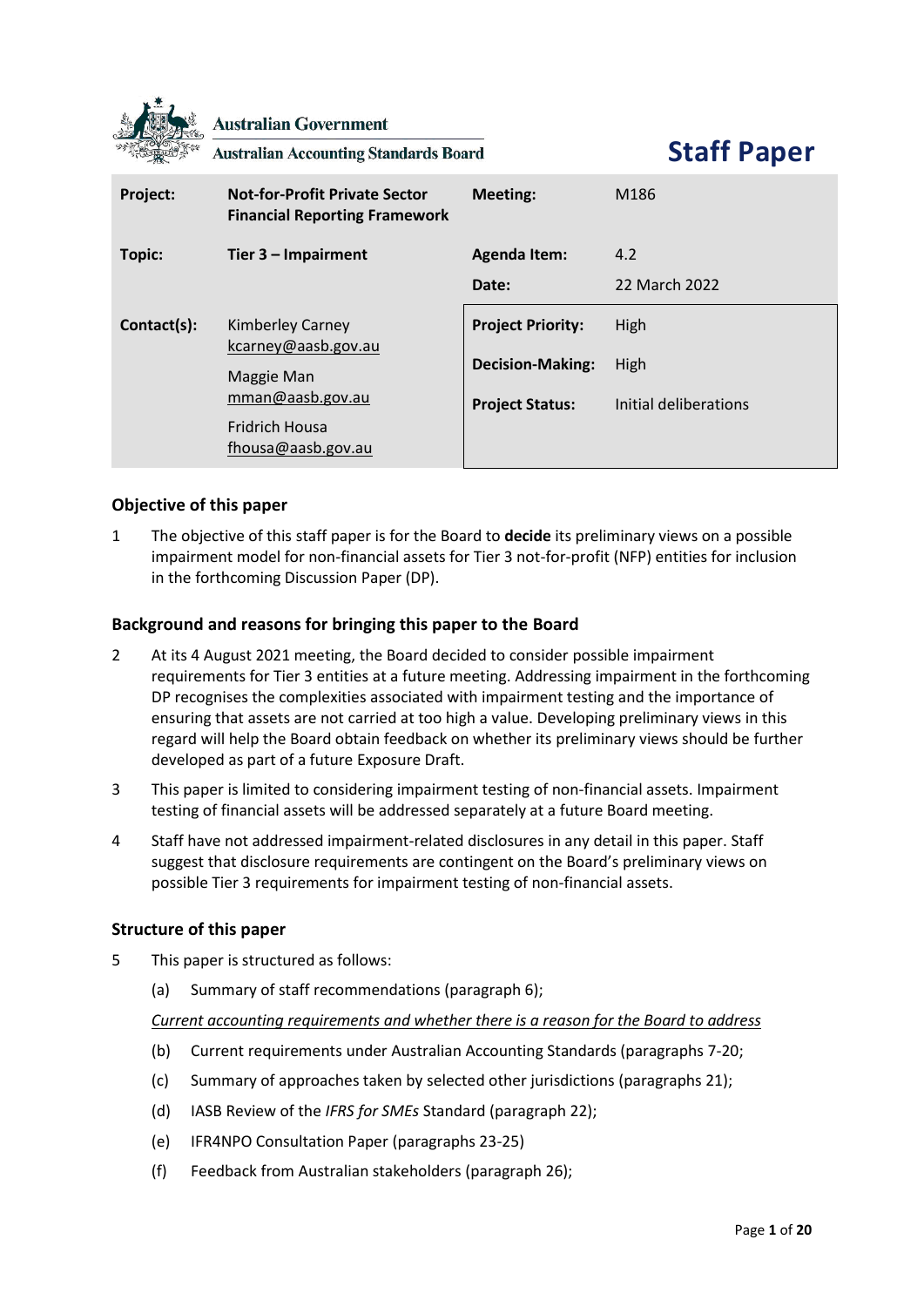- (g) [Findings from academic research](#page-6-2) and other literature (paragraph [27-](#page-6-3)[28\)](#page-6-4);
- (h) [Findings from staff review of a sample of financial statements](#page-7-0) (paragraphs [29](#page-7-1)[-32\)](#page-7-2);

### *Considering options for simplifications and staff analysis*

- (i) [Options for Tier 3 requirements](#page-7-3) (paragraphs [33](#page-7-4)[-39\)](#page-9-0);
	- (i) [Is an impairment model required for non-financial assets for Tier 3 entities?](#page-10-0) [\(Table](#page-10-0)  [1\)](#page-10-0);
		- (A) [Evaluation of options against the Tier 3 principles](#page-11-0)  Is an impairment model [required for non-financial assets for Tier 3 entities?](#page-11-0) (paragraph [40\)](#page-11-1)
		- (B) [Staff recommendation](#page-12-0) (paragraph [41\)](#page-12-1)
	- (ii) Scope [which non-financial assets should be subject to impairment testing?](#page-13-0) [\(Table](#page-13-0)  [1a\)](#page-13-0);
	- (iii) Timing [when should in-scope non-financial assets be assessed/tested for](#page-14-0)  [impairment?](#page-14-0) [\(Table 1b\)](#page-14-0);
	- (iv) Methodology [how should the recoverable amount be determined for in-scope](#page-16-0)  [non-financial assets?](#page-16-0) [\(Table 1c\)](#page-16-0);
		- (A) [Evaluation of options against the Tier 3 principles](#page-17-0)  scope, timing and [methodology of an impairment model](#page-17-0) (paragraph [43\)](#page-17-1)
		- (B) Staff [recommendations](#page-17-2) (paragraph[s 44](#page-17-3)[-46\)](#page-18-0); and
- (j) [Other matters to consider](#page-18-1) (paragraphs [47](#page-18-2)[-51\)](#page-19-0).

## <span id="page-1-0"></span>**Summary of staff recommendations**

### <span id="page-1-1"></span>6 **Staff recommendations for Tier 3 reporting requirements:**

- (a) in respect of inventories and inventories held for distribution, that Tier 3 requirements are consistent with Tier 2 requirements. That is, an entity is required to ensure that items of inventory are measured at the lower of cost and net realisable value, and items of inventory held for distribution are measured at cost adjusted for a loss of service potential; $<sup>1</sup>$ </sup>
- (b) for non-financial assets other than inventory, an impairment model is required with the following approach:
	- (i) only non-financial assets subsequently carried at cost or deemed cost be assessed for impairment;
	- (ii) the impairment model does not specify when assets are assessed for indicators of impairment;
	- (iii) the recoverable amount of an asset is determined using the approach in AASB 136 *Impairment of Assets*;
	- (iv) the impairment model allows assets to be grouped where they do not generate independent cash flows (i.e. cash-generating units (CGUs)); and
	- (v) the impairment model is silent about accounting for reversing previously recognised impairment losses.

<sup>1</sup> The initial measurement of donated assets including inventory is being considered in Agenda Paper 4.3, and this may affect the Board's decisions about impairment.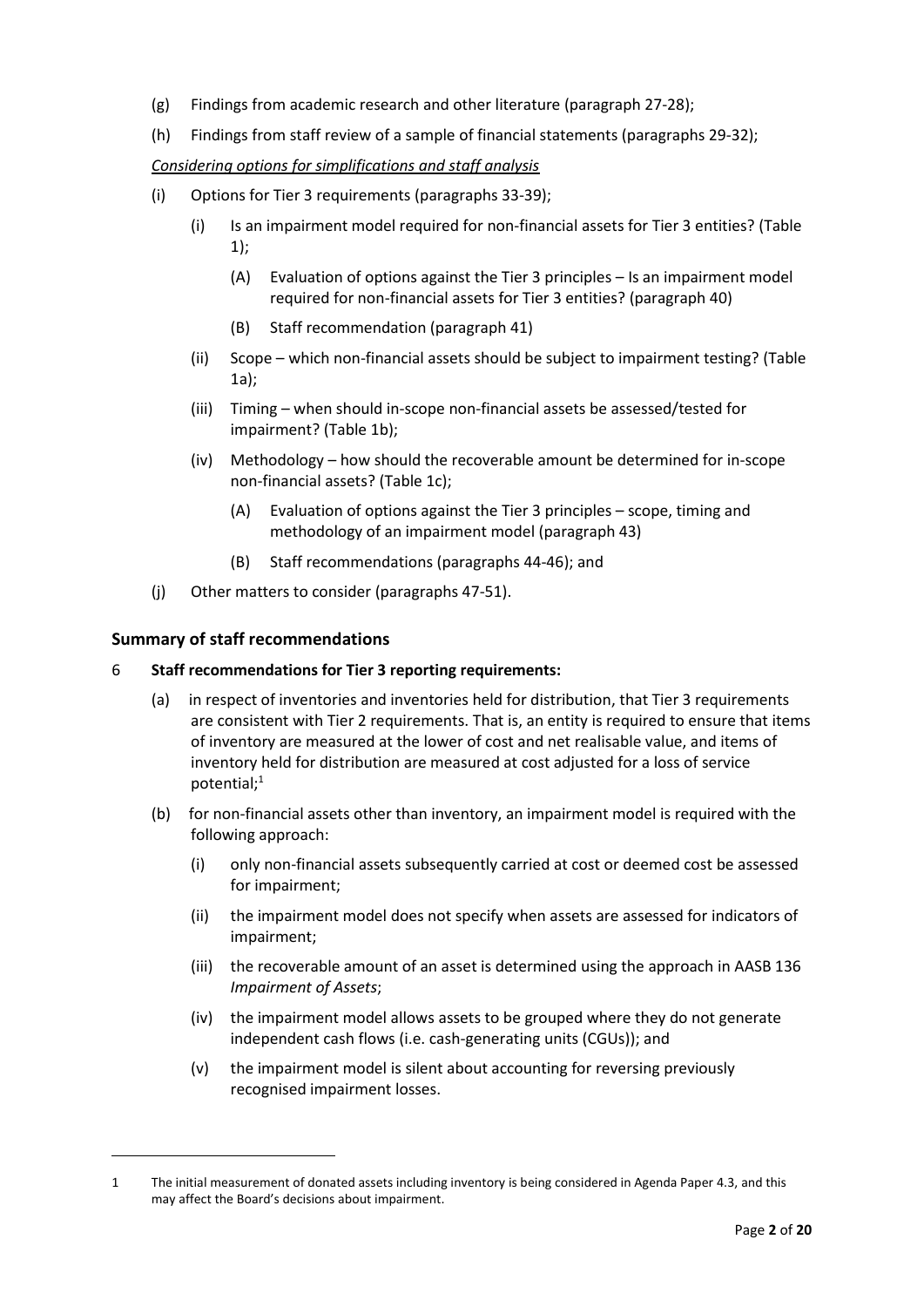## <span id="page-2-0"></span>**Current requirements under Australian Accounting Standards**

- <span id="page-2-1"></span>7 Below is a high-level summary of the impairment testing requirements of Australian Accounting Standards as they apply to non-financial assets. As noted in paragraph [3,](#page-0-0) impairment testing of financial assets will be addressed separately at a future Board meeting.
- 8 The most common non-financial assets NFP entities are expected to hold include inventories (both held for sale and held for distribution); property, plant and equipment; investment properties and intangible assets (e.g. capitalised software and right of use assets associated with leases).

#### *AASB 136 – a high-level summary*<sup>2</sup>

- 9 AASB 136 applies to most non-financial assets, with some exceptions.<sup>3</sup> AASB 136 applies to assets carried at cost and revalued amounts.
- 10 The objective of AASB 136 is to ensure that assets are not carried in excess of their recoverable amounts. If an asset's carrying amount exceeds its recoverable amounts, the asset is considered impaired, and the entity must recognise an impairment loss.
- 11 AASB 136 includes a general requirement to assess whether impairment indicators are present at each reporting date. If an indicator exists, an entity is required to perform an impairment test by determining the asset's recoverable amount. The recoverable amount of an asset is the higher of its fair value less costs of disposal, and its value in use. There are also certain assets that an entity must test for impairment annually, regardless of whether an impairment indicator is present.
- 12 AASB 136 acknowledges that some assets do not generate cash flows independently of other assets. In this case, assets are grouped into CGUs, and each CGU is tested for impairment.
- 13 AASB 136 also includes requirements outlining how an entity allocates an impairment loss and when a previously recognised impairment loss can be reversed.
- 14 AASB 136 acknowledges that many NFP entity assets are not primarily held for their ability to generate net cash inflows as some assets are specialised and held for continuing use or their service capacity. As these assets are rarely sold, their cost is expected to be materially the same as their fair value (AASB 136 paragraph 13). If an asset is regularly revalued to fair value under AASB 116 *Property, Plant and Equipment* or AASB 138 *Intangible Assets*, then AASB 136 does not apply. However, if an asset is accounted for at cost under AASB 116 or AASB 138, AASB 136 does apply (AASB 136 paragraph Aus5.1).

<sup>2</sup> Refer to Agenda Paper 4.2.1 for a more detailed summary of the requirements of AASB 136.

<sup>3</sup> Exceptions include inventories (addressed in AASB 102 *Inventories*), contract assets and assets arising from costs to obtain or fulfil a contract that are recognised in accordance with AASB 15 *Revenue from Contracts with Customers*; deferred tax assets, assets arising from employee benefits, investment properties carried at fair value, biological assets related to agricultural activities within the scope of AASB 141 *Agriculture*; deferred acquisition costs and intangible assets arising from an insurer's contract rights under insurance contracts with the scope of AASB 4 *Insurance Contracts*, AASB 1023 *General Insurance Contracts* and AASB 1038 *Life Insurance Contracts*; and noncurrent assets (or disposal groups) classified as held for sale in accordance with AASB 5 *Non-current Assets Held for Sale and Discontinued Operations*. AASB 136 also applies to financial assets classified as subsidiaries (in accordance with AASB 10 *Consolidated Financial Statements*), associates (in accordance with AASB 128 *Investments in Associates and Joint Ventures*) and joint ventures (as defined in AASB 11 *Joint Arrangements*).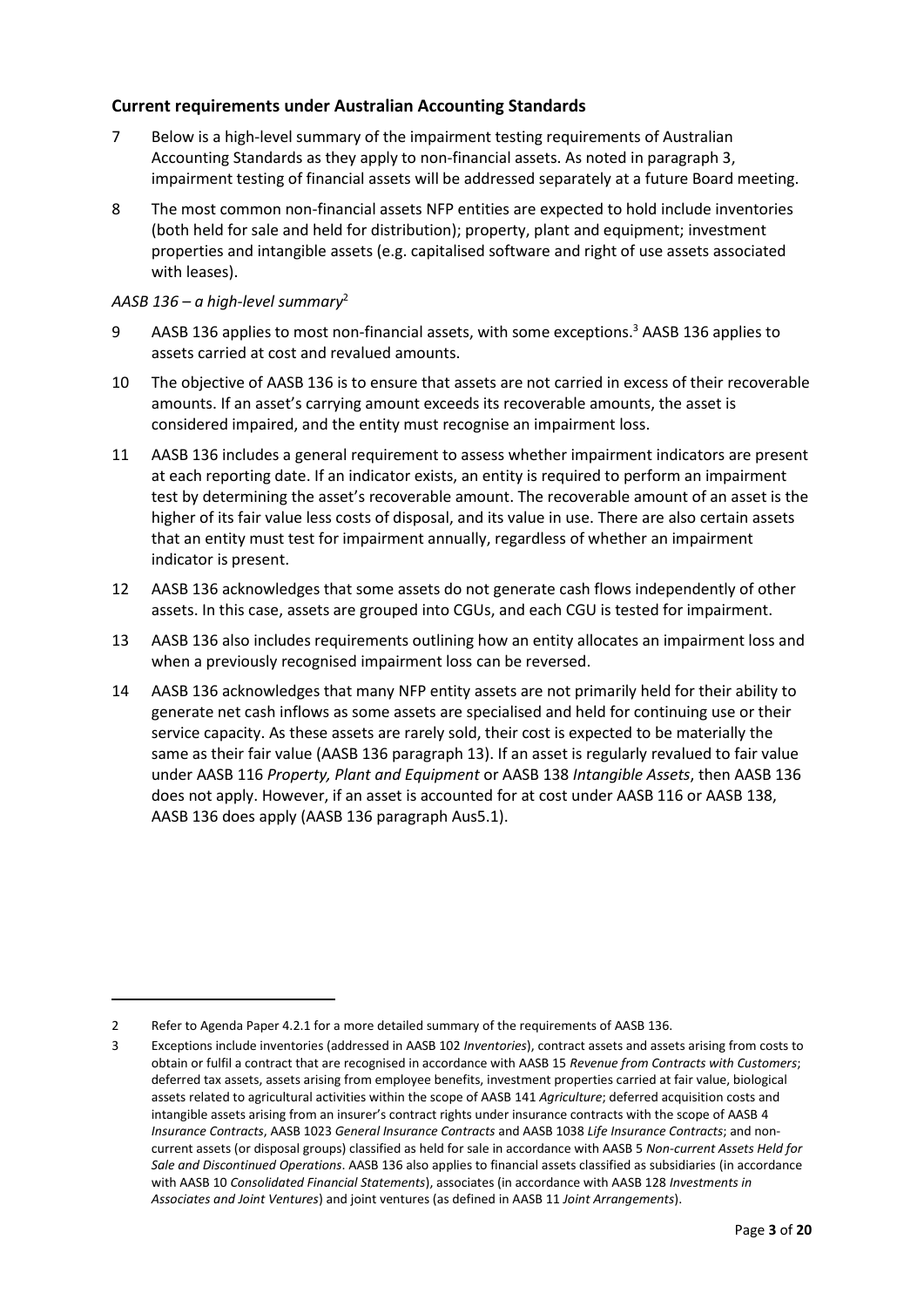#### *AASB 102 – high-level summary*

- 15 NFP entities can have two 'types' of inventories, and the measurement basis will differ.<sup>4,5</sup> AASB 102 requires that inventories are measured at lower of cost and net realisable value (NRV). NRV is the estimated selling price in the ordinary course of business, less the estimated costs of completion and the estimated costs necessary to make the sale. AASB 102 provides guidance about the estimation of NRV.
- 16 Inventories held for distribution<sup>6</sup> are recognised at cost and adjusted for any loss of service potential. Judgement is required when assessing whether there is a loss of service potential for inventories held for distribution. For many inventories held for distribution, a loss of service potential would be identified and measured based on the existence of a current replacement cost that is lower than the original acquisition cost or other subsequent carrying amount. For other inventories held for distribution, a loss of service potential might be identified and measured based on a loss of operating capacity due to obsolescence. Different bases for determining whether there has been a loss of service potential and the measurement of that loss may apply to different inventories held for distribution within the same entity.
- <span id="page-3-0"></span>17 Initial stakeholder feedback did not identify any concerns with the current accounting requirements for impairment of inventory, nor the need for any possible Tier 3 simplifications or alternative options. Therefore, staff do not recommend any simplifications to the impairment requirements for inventories for Tier 3 entities.

#### **Question to Board members:**

- Q1 Do Board members support, for the purposes of the DP, the staff recommendation in paragraph [17](#page-3-0) that, in respect of inventories and inventories held for distribution, Tier 3 requirements are consistent with Tier 2 requirements? That is, an entity is required to ensure that:
	- (a) items of inventory are measured at the lower of cost and NRV; and
	- (b) items of inventory held for distribution are measured at cost adjusted for a loss of service potential?

If not, what approach do Board members support?

*AASB 1060* General Purpose Financial Statements – Simplified Disclosures for For-Profit and Not-for-Profit Tier 2 Entities *– Tier 2 disclosures*

- 18 An entity shall disclose impairment information for each of the following classes of assets (excluding inventory):
	- (a) property, plant and equipment;
	- (b) investment property accounted for by the cost method;
	- (c) goodwill;
	- (d) intangible assets other than goodwill;

<sup>4</sup> Inventories are assets: (a) held for sale in the ordinary course of business; (b) in the process of production for such sale; or (c) in the form of materials or supplies to be consumed in the production process or in the rendering of services (AASB 102.9).

<sup>5</sup> This paper does not consider manufactured inventories.

<sup>6</sup> In respect of not-for-profit entities, inventories held for distribution are assets: (a) held for distribution at no or nominal consideration in the ordinary course of operations; (b) in the process of production for distribution at no or nominal consideration in the ordinary course of operations; or (c) in the form of materials or supplies to be consumed in the production process or in the rendering of services at no or nominal consideration (AASB 102 Appendix A paragraph Aus6.1).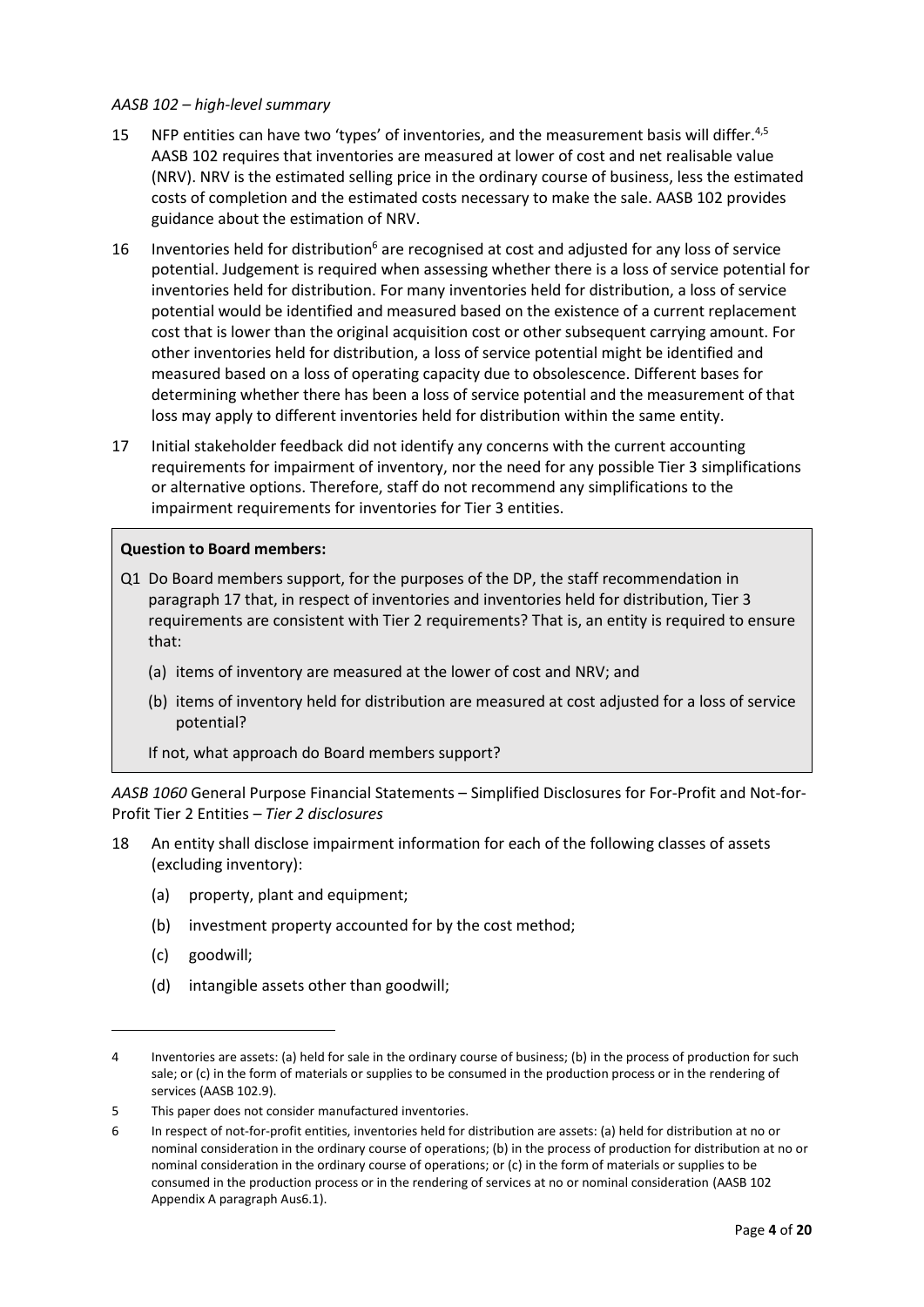- (e) investments in associates; and
- (f) investments in joint ventures.
- 19 The information required to be disclosed is the amount of:
	- (a) impairment losses recognised in profit or loss during the period and the line item(s) in the statement of comprehensive income (and in the statement of profit or loss, if presented) in which those impairment losses are included; and
	- (b) reversals of impairment losses recognised in profit or loss during the period and the line item(s) in the statement of comprehensive income (and in the statement of profit or loss, if presented) in which those impairment losses are reversed.

## *AASB domestic agenda consultation*

<span id="page-4-0"></span>20 To date, staff are not aware of any significant issues being raised during the AASB's domestic agenda consultation process.

## <span id="page-4-1"></span>**Summary of approaches taken by selected other jurisdictions**

- <span id="page-4-2"></span>21 Although there are some differences in the terminologies used, the impairment testing principles in most jurisdictions analysed in preparing this staff paper are principally consistent with Australian Accounting Standards.<sup>7</sup> However, staff noted some exceptions as summarised below:
	- (a) The NZ Tier 3 Standard is drafted in a much more simplistic manner, is more prescriptive and doesn't provide explicit guidance about how to calculate the recoverable amount of affected assets.
	- (b) The UK Charities SORP contains specific guidance to address situations where assets are specialised in nature and held for service potential.<sup>8</sup>
	- (c) The Canada ASNPO Standard permits an NFP to choose either fair value or replacement cost (the amount that would be needed currently to acquire an equivalent asset) to measure the write-down of a tangible asset.

- (a) International Financial Reporting Standard for Small and Medium-sized Entities (*IFRS for SMEs* Standard).
- (b) Canada Accounting Standards for Not-for-Profit Organisations (Canada ASNPO).
- (c) New Zealand Public Benefit Entity Simple Format Reporting Accrual (Not-For-Profit) (NZ Tier 3 Standard).
- (d) Financial Reporting Standard 102 *The Financial Reporting Standard applicable in the UK and Republic of Ireland* (UK FRS 102).

(g) Singapore Charities Accounting Standard (Singapore CAS).

<sup>7</sup> For the purposes of this staff paper, the impairment requirements in the following pronouncements were considered:

<sup>(</sup>e) Financial Reporting Standard 105 *The Financial Reporting Standard applicable to the Micro-entities Regime* (UK FRS 105).

<sup>(</sup>f) Accounting and Reporting by Charities: Statement of Recommended Practice applicable to charities preparing their accounts in accordance with the Financial Reporting Standard applicable in the UK and Republic of Ireland (UK Charities SORP).

<sup>(</sup>h) Hong Kong Small and Medium-sized Entity Financial Reporting Framework and Financial Reporting Standard (HK SME-FRF & SME-FRS).

<sup>8</sup> The UK SORP notes that, "Where an asset is primarily held for its service potential to beneficiaries, it would be inappropriate to measure value in use by reference to its cash flow. In such circumstances, it is more appropriate to regard value in use as the present value of the asset's service potential rather than the present value of its cash flow". Further, "Value in use measured on the basis of an asset's service potential will have particular relevance for specialist assets used by a charity. The market value of a specialist asset may not reflect the cost that a charity avoids by using that asset in providing services. For example, the market value of a specialist building may be less than its recent construction cost. However, provided the building continues to meet its intended service potential then its value in use would be better reflected by its replacement cost (its construction cost) rather than the amount for which it could be sold in the market".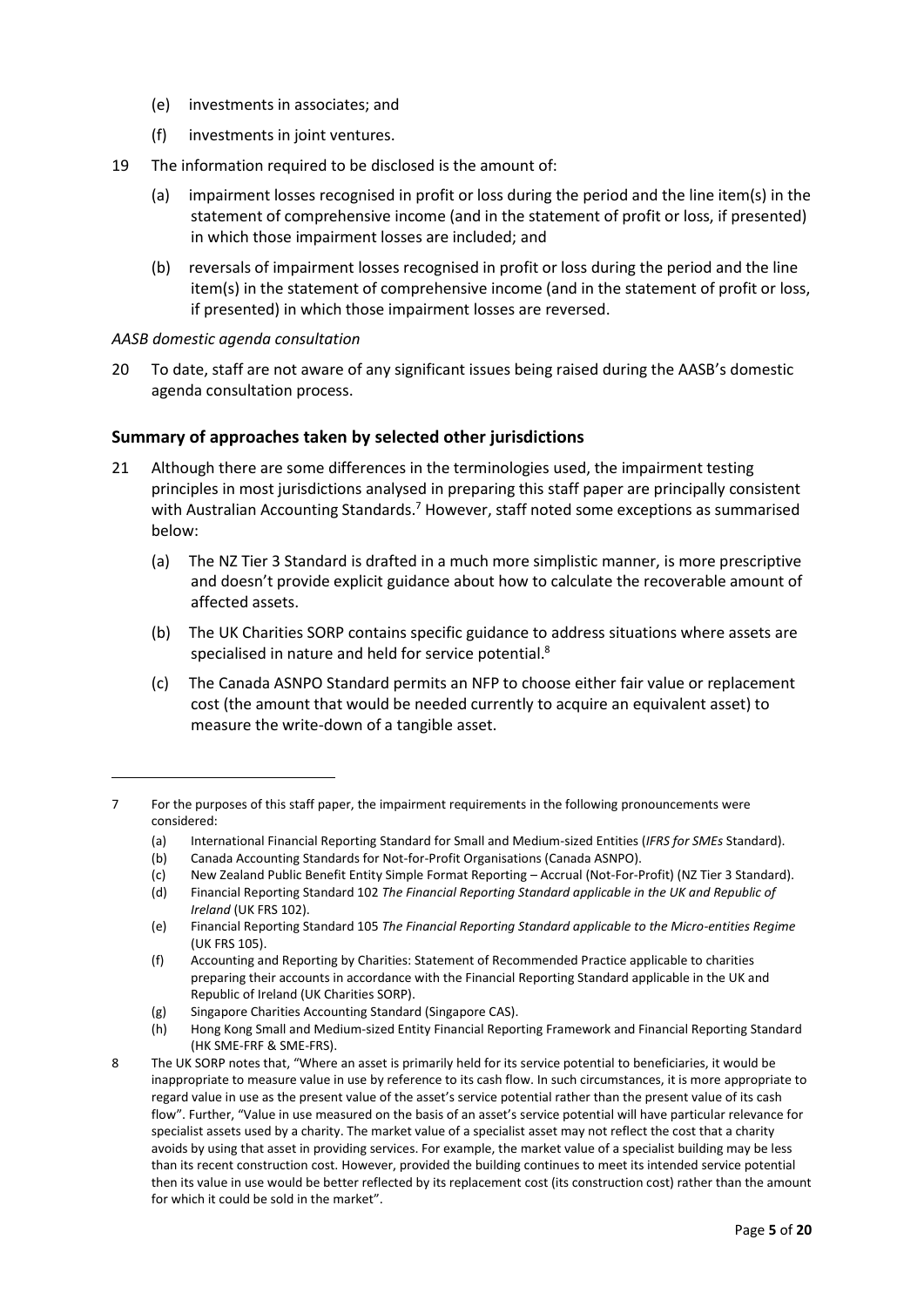(d) The Singapore CAS Standard does not require entities to assess items of property, plant and equipment or intangible assets for impairment.<sup>9</sup>

## <span id="page-5-0"></span>**IASB Review of the** *IFRS for SMEs* **Standard**

<span id="page-5-1"></span>22 Staff note that the IASB is currently undertaking its second comprehensive review of the *IFRS for SMEs* Standard. The Request for Information's consideration of impairment-related matters is limited to disclosures only.

## <span id="page-5-2"></span>**IFR4NPO Consultation Paper**

- <span id="page-5-3"></span>23 In January 2021, The Chartered Institute of Public Finance and Accountancy issued the [IFR4NPO Consultation Paper.](https://www.ifr4npo.org/cp/)
- 24 The Consultation Paper identified that the measurement of tangible and intangible assets held for use in delivering the non-profit organisations (NPO's) objectives and not for a financial return is an issue for NPO's. This includes whether there is a need to impair them. The paper also identifies that:
	- (a) the value to an NPO from services that are supported by the assets may reduce if they become damaged or deteriorate (i.e. this may indicate that an asset is impaired); and
	- (b) it may be difficult to measure impairments where an NPO uses assets for their service potential rather than to maximise economic returns.
- <span id="page-5-4"></span>25 The Consultation Paper also identified the following impairment-related financial reporting issues impacting the NFP sector:
	- (a) assets that might be measured at 'highest and best use' could exceed their operational value to an NFP entity, and that measurement using the revaluation model may also raise questions of how depreciation should be charged and how impairment can be identified and measured, particularly where the overall value of an asset is increasing. Similar measurement issues may arise for intangible assets; and
	- (b) an annual impairment review is needed where there are indicators of impairment irrespective of whether the cost or revaluation model is used to assess whether the asset has a value lower than its carrying amount. An NPO may have difficulty measuring the impairment as it may not have cash flow information from which impairments may be estimated. Where an NPO uses the revaluation model and can measure its value in use under that model, impairments are likely to be reflected through a deterioration in the service potential. This may require significant judgements by NPO management and is likely to require experts to provide these measurements.

<sup>9</sup> Staff are unsure why property, plant and equipment and intangible assets are not assessed for impairment as the Singapore CAS Standard does not include a Basis for Conclusions. Further, the Financial Reporting Framework for Charities Statement of Applicability, which provides some information about the implementation of the standard and a Q&A section on the application of the Financial Reporting Standards or the Singapore CAS Standard, is also silent on this matter. Subsequent to initial recognition items of property, plant and equipment are not revalued, but are subject to depreciation. Intangible assets are carried at cost less accumulated amortisation.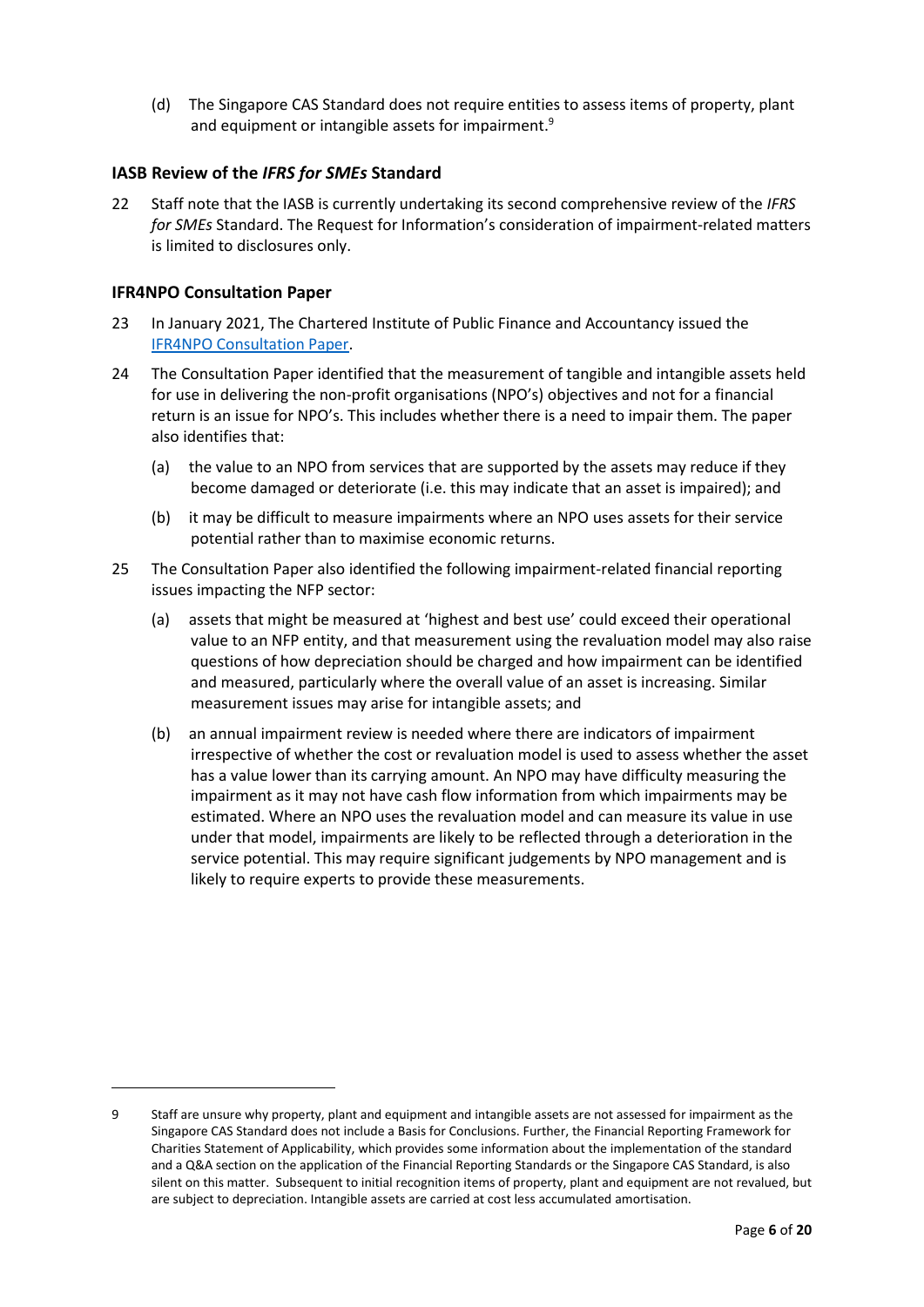## <span id="page-6-0"></span>**Feedback from Australian stakeholders**

- <span id="page-6-1"></span>26 The AASB NFP Project Advisory Panel discussed the impairment of non-financial assets (including inventories) at its 8 March 2022 meeting. At this meeting:
	- (a) Panel members generally indicated that NFP entities are unlikely to recognise impairment losses. However, if impairment losses are recognised, they typically relate to tangible assets. Reasons for not recognising impairment may include:
		- (i) NPF entities are likely to carry items of property, plant and equipment that are held for ten years or more at cost, so the value of those assets are likely to be more stable;
		- (ii) Write-downs are unlikely to occur except for obvious events such as the demolition of a building;
		- (iii) Entities currently preparing special purpose financial statements may not have considered impairment; and
		- (iv) NFP entities may only consider impairment triggers where there has been a significant event such as fire or flood).
	- (b) While one panel member questioned whether impairment testing under AASB 136 should be required if another Standard could achieve a similar outcome (e.g. AASB 116), almost all panel members agreed that impairment testing should continue to be required for Tier 3 entities. Panel members also agreed that only non-financial assets carried at cost or deemed cost should be subject to impairment considerations. They did not consider it necessary to distinguish between current and non-current assets.
	- (c) Acknowledging that it may be difficult for smaller NFP entities to determine when to perform impairment testing, panel members considered that Tier 3 requirements should provide guidance on how impairment testing should be undertaken with potential examples of different scenarios. However, impairment testing requirements should not be restricted to specific rules.
	- (d) All panel members agreed that the current requirements for impairment of inventory (in AASB 102) are working well and suggested that no simplifications were necessary for Tier 3 entities.

## <span id="page-6-2"></span>**Findings from academic research and other literature**

- <span id="page-6-3"></span>27 AASB [Research Report 9](https://www.aasb.gov.au/admin/file/content102/c3/AASB_RR09_03-19Impairment_1552539258244.pdf) *Perspectives on IAS 36: A Case for Standard Setting Activity* (March 2019) considered the requirements of IAS 36 in the context of the IASB considering targeted improvements to the impairment test. Research Report 9 concluded that IAS 36 requires holistic reconsideration rather than piecemeal changes focussed on disclosure. The overarching recommendation in the research report is that IAS 36 be reconsidered in its entirety for issuance as a new Standard. Staff note this research supports the view that application of AASB 136 (IAS 36) is complex. However, the recommendations in the research report are not specific to NFP entities; instead, they highlight more fundamental concerns with the Standard and its requirements.
- <span id="page-6-4"></span>28 Staff note that AASB [Research Report 11](https://aasb.gov.au/admin/file/content102/c3/AASB_RR11_ACNCreport.pdf) *Review of Special Purpose Financial Statements: Large and Medium-Sized Australian Charities* (August 2019) examined 407 large and medium-sized charities that submitted special purpose financial statements for the 2016 financial year. Research Report 11 noted that around 43 percent of charities had reference to the words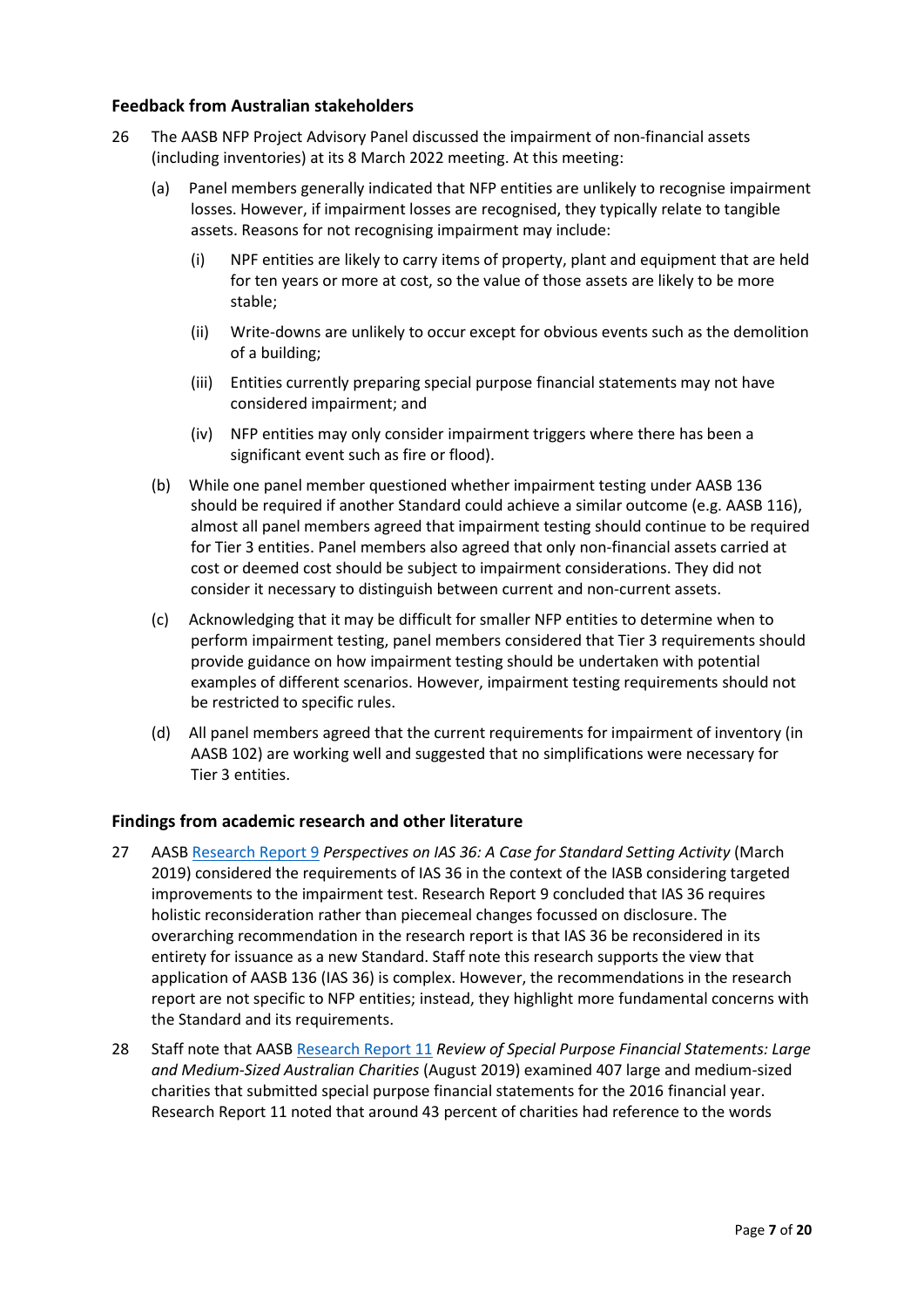'impairment', 'decline/reduction in value,' or 'recoverable amount.'<sup>10</sup> Acknowledging the findings in Research Report 11 and the complexities associated with impairment testing, staff consider there is an opportunity to develop simplified requirements for financial reporting that meet the needs of users for smaller NFP entities.

## <span id="page-7-0"></span>**Findings from staff review of a sample of financial statements**

- <span id="page-7-1"></span>29 To understand the types of non-financial assets held by Tier 3 entities and how frequently impairment losses are recognised, staff reviewed a random non-representative sample (20) of 2020 financial statements of NFP entities with reported revenues between \$500,000 and \$3 million. The financial statements reviewed included both those described as general purpose financial statements and those described as special purpose financial statements.
- 30 From the financial statements reviewed: $11$ 
	- (a) none of the entities disclosed impairment losses or accumulated impairment losses in the current or prior years;
	- (b) 15 of the 20 entities disclosed impairment accounting policies;
	- (c) 18 of the 20 entities disclosed non-financial assets. The most common non-financial assets disclosed were:
		- (i) 16 entities disclosed property, plant and equipment, with six entities disclosing an accounting policy addressing the accounting for contributed/donated assets;
		- (ii) three entities disclosed inventory, with one entity disclosing donated items of inventory held for distribution;
		- (iii) ten entities disclosed prepayment and accrued income;
		- (iv) five entities disclosed right of use assets; and
		- (v) four entities disclosed other intangible assets.
- 31 The review of financial statements suggests that recognising impairment losses is not expected to be common for Tier 3 NFP private sector entities.
- <span id="page-7-2"></span>32 Further, while many of these entities have disclosed impairment-related accounting policies, it is unclear whether they considered or performed any impairment test in practice, as from staffs' review, the accounting policy disclosures appear to be boilerplate. However, these findings should be interpreted with caution due to the limited sample size.

### <span id="page-7-3"></span>**Options for Tier 3 requirements**

<span id="page-7-4"></span>33 When considering possible Tier 3 requirements, any references to non-financial assets in the following sections of this staff paper **exclude** items of inventory.

<sup>10</sup> Although Research Report 11 suggests this indicates an impairment had been considered during the year, staff note that Research Report 11 did not assess the extent of a charity's compliance or otherwise with impairment-related disclosures. Staff are conscious of the possibility that the impairment-related accounting policies disclosures were boilerplate disclosures.

<sup>11</sup> The disclosures in some financial statements were not sufficiently detailed for staff to ascertain whether or not the entity recognised an impairment loss, recognised non-financial assets or complied with Australian Accounting Standards.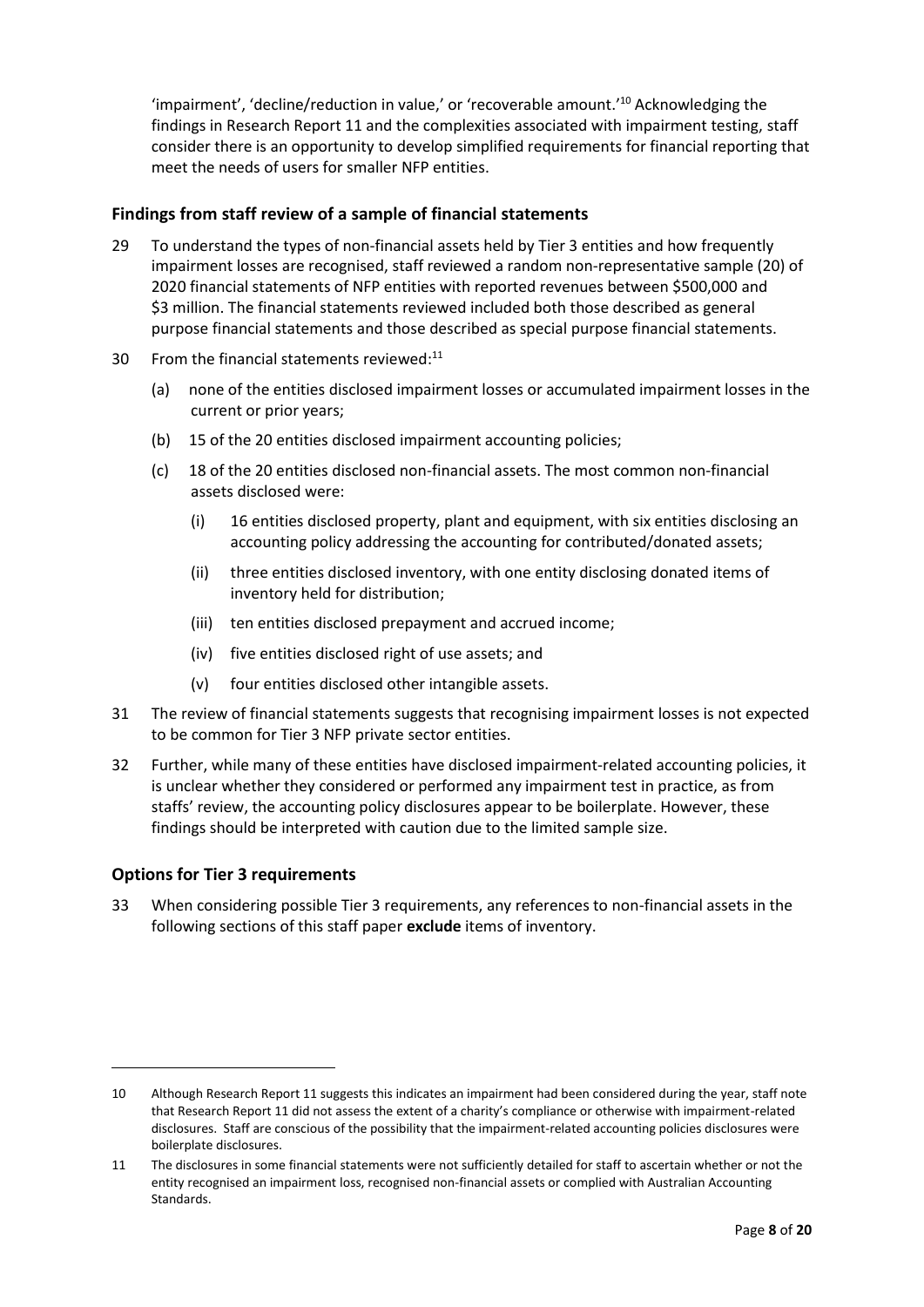- 34 The discussion in this section uses language that is consistent with AASB 136 (e.g. recoverable amount and assess assets for impairment). $^{12}$
- 35 Staff considered the flowchart in Agenda Paper 4.1 (Appendix A)<sup>13</sup> for this meeting when considering possible Tier 3 impairment requirements.
- 36 With reference to the flowchart in Agenda Paper 4.1 (Appendix A), staff have identified the following options for a Tier 3 impairment model for non-financial assets:
	- (a) **Option 1**: include an impairment model for Tier 3 NFP private sector entities; and
	- (b) **Option 2**: do not require Tier 3 NFP private sector entities to consider impairment.
- 37 Should the Board decide to include an impairment model for Tier 3 entities (option 1), staff considered the following possible options:
	- (a) **Scope**  which non-financial assets should be subject to impairment testing?
		- (i) **Option S1**: all non-financial assets should be subject to impairment testing (i.e. those subsequently carried at cost, deemed cost and fair value);
		- (ii) **Option S2:** only non-financial assets subsequently carried at cost or deemed cost should be subject to impairment testing; and
		- (iii) **Option S3**: only non-current non-financial assets should be subject to impairment testing;
	- (b) **Timing**  when should impairment testing be required?
		- (i) **Option T1:** all in-scope assets should be assessed for impairment indicators **annually**, then if an impairment indicator exists, perform an impairment test and determine the assets' recoverable amount;
		- (ii) **Option T2:** all in-scope assets should be assessed for impairment indicators **periodically**, then if an impairment indicator exists, perform an impairment test and determine the assets' recoverable amount; and
		- (iii) **Option T3:** do not include a requirement for when in-scope assets should be assessed for impairment;
	- (c) **Methodology** how should the recoverable amount be determined?
		- (i) **Option M1:** adopting the approach in AASB 136 (i.e. compare the assets recoverable amount to the carrying amount, where the recoverable amount is the higher of fair value less costs of disposal and value in use or replacement cost);
		- (ii) **Option M2:** determining an asset's recoverable amount using an alternative to AASB 136; and
		- (iii) **Option M3:** not specifying how to determine the recoverable amount of in-scope assets.

<sup>12</sup> Staff note there is an opportunity to use alternative language when drafting the Tier 3 requirements. For example, the Tier3 requirements could use language such as a recoverable amount test and recoverable amount write-downs instead of an impairment test and an impairment loss. As this paper focuses on the possible simplification for recognition and measurement requirements, staff have not adequately explored these options yet. Depending on the Board's further deliberation of the broader NFP financial reporting framework project, staff will further analyse other possible simplification alternatives at a future meeting.

<sup>13</sup> The primary objective of Tier 3 reporting requirements is to develop simplified requirements for financial reporting that meet the needs of users for smaller NFP entities. The flowchart outlines the approach staff will take when developing simplification options against this objective and the agreed principles when forming the staff recommendation on the Tier 3 reporting requirements.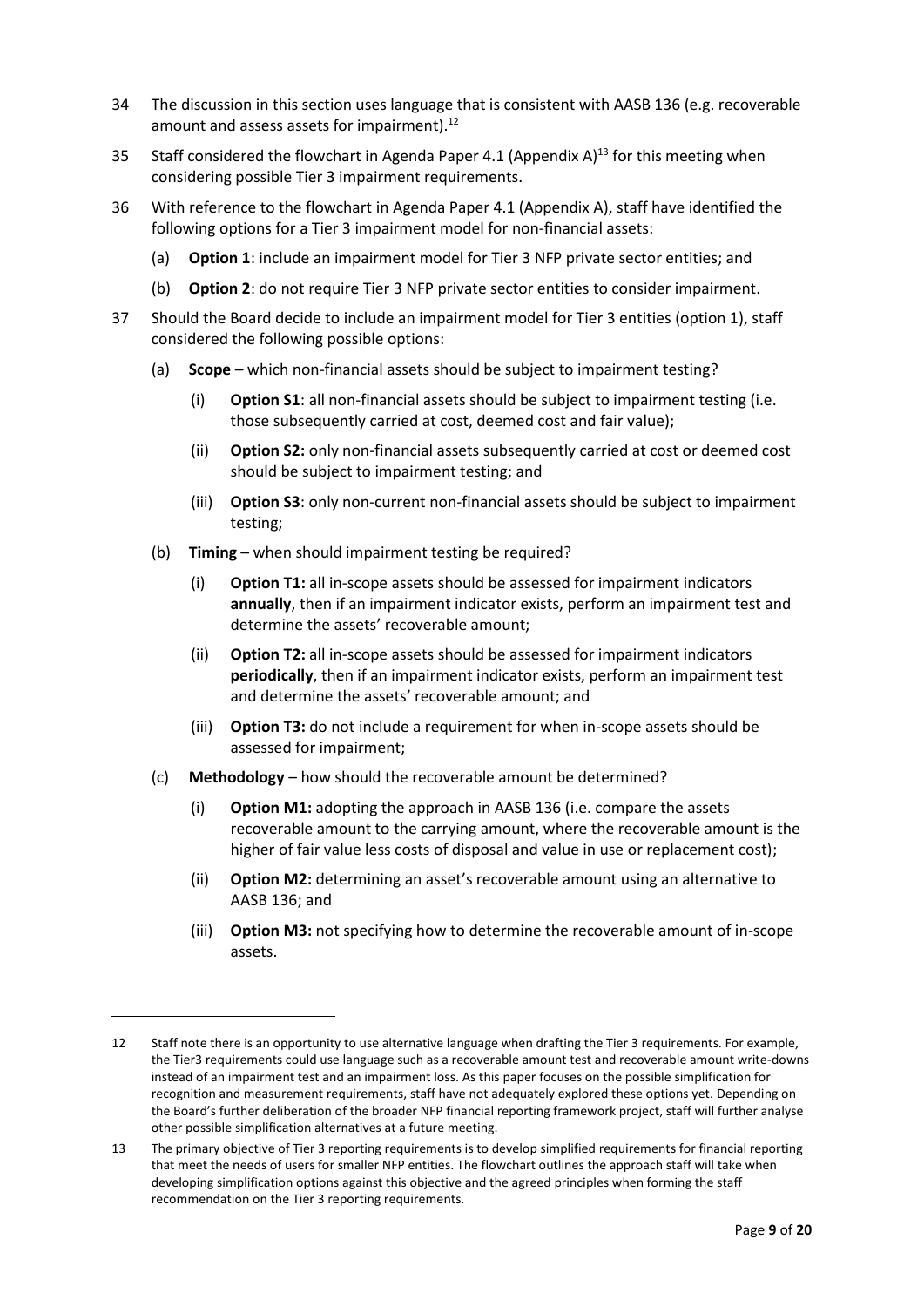- 38 All of the options identified in Table 1 could be supplemented with additional guidance and illustrative examples.
- <span id="page-9-0"></span>39 Staff wish to highlight that, in considering possible Tier 3 impairment requirements, staff have not distinguished between assets held to generate cash flows and assets held for their service potential. Whilst staff acknowledge that there might be some differences when considering impairment of the different 'types' of assets (e.g. depending on the methodology used to determine an asset's recoverable amount), staff suggest the practical impact on impairment testing is expected to be limited. Further, it might also be challenging for Tier 3 entities to discern the purpose for which they are holding their assets.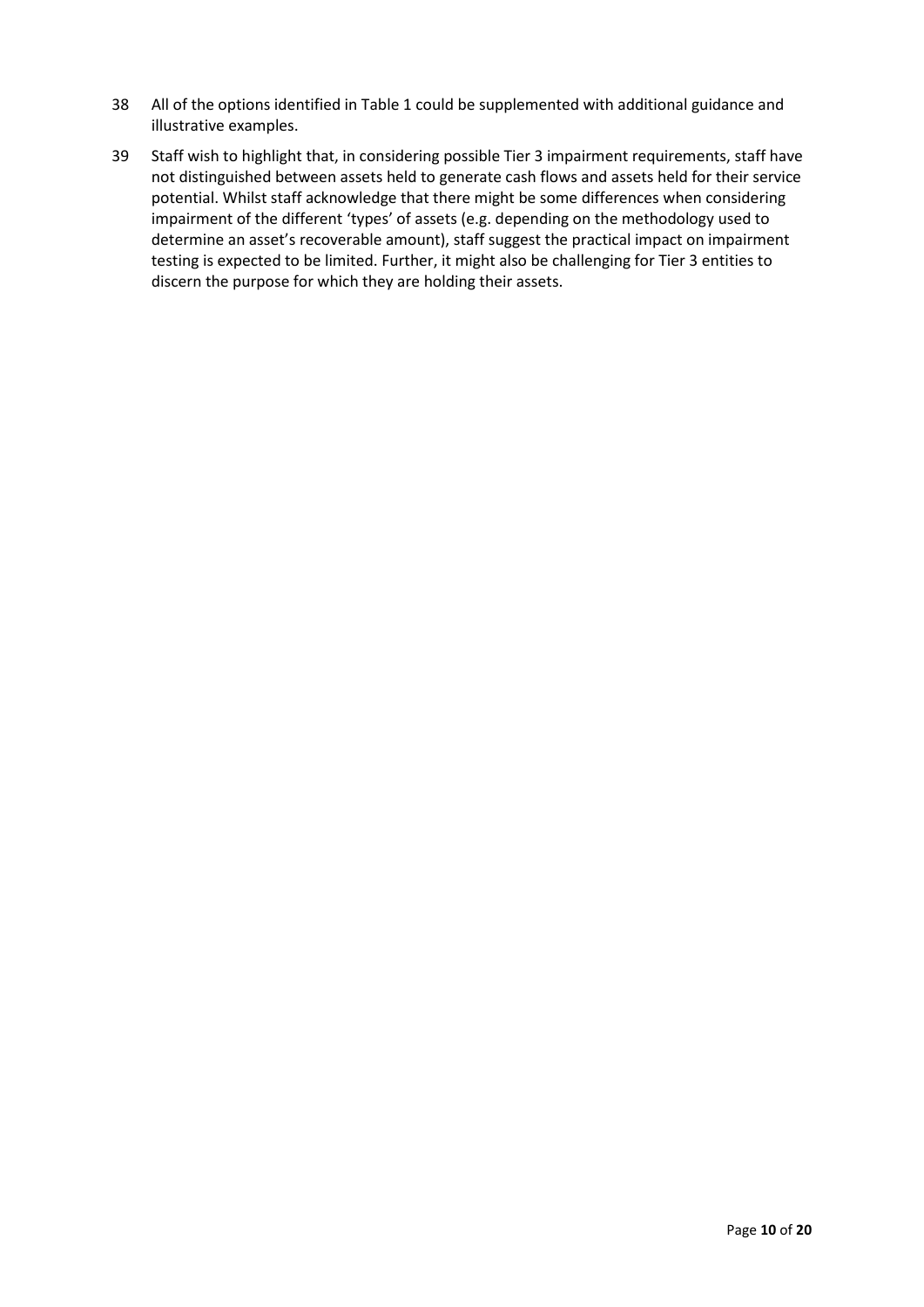## **Table 1 Is an impairment model required for non-financial assets for Tier 3 entities?**

<span id="page-10-0"></span>

| <b>Possible options</b>                                                                                                                                                                                                                                                                                                                                                                                                  | Support for the approach                                                                                                                                                                                                                                                                                                                                                                                                                                                                                                                                                                                                                                                                                                                                                                                                                                                                                                                                                                                                                                                                                                                                                                                                                                                                  | Arguments against the approach                                                                                                                                                                                                                                                                                                                                                                                                                                                                                                                                                                                                                                                                                                                                                                                                                                                                                                                                                 |
|--------------------------------------------------------------------------------------------------------------------------------------------------------------------------------------------------------------------------------------------------------------------------------------------------------------------------------------------------------------------------------------------------------------------------|-------------------------------------------------------------------------------------------------------------------------------------------------------------------------------------------------------------------------------------------------------------------------------------------------------------------------------------------------------------------------------------------------------------------------------------------------------------------------------------------------------------------------------------------------------------------------------------------------------------------------------------------------------------------------------------------------------------------------------------------------------------------------------------------------------------------------------------------------------------------------------------------------------------------------------------------------------------------------------------------------------------------------------------------------------------------------------------------------------------------------------------------------------------------------------------------------------------------------------------------------------------------------------------------|--------------------------------------------------------------------------------------------------------------------------------------------------------------------------------------------------------------------------------------------------------------------------------------------------------------------------------------------------------------------------------------------------------------------------------------------------------------------------------------------------------------------------------------------------------------------------------------------------------------------------------------------------------------------------------------------------------------------------------------------------------------------------------------------------------------------------------------------------------------------------------------------------------------------------------------------------------------------------------|
| Option 1: include an<br>impairment model for<br>Tier 3 NFP private sector<br>entities                                                                                                                                                                                                                                                                                                                                    | • Considering whether an impairment indicator exists or an impairment loss has<br>occurred is an important part of financial reporting to ensure that assets are not<br>carried in excess of their recoverable amounts.<br>• Consistent with existing Australian Accounting Standards and all other jurisdictions<br>considered, and allows preparers and auditors to more easily move between<br>entities given the consistency with the Tier 2 reporting requirements.<br>• Most panel members indicated that an impairment model for Tier 3 entities is<br>necessary.<br>. Information about impairment is expected to be useful to financial statement users.<br>• Preparers are expected to prefer a clear 'framework' (i.e. requirements in<br>Australian Accounting Standards) from which to develop their impairment<br>accounting policies. A clear framework, in turn, assists auditors with performing the<br>audit as an entity's accounting policies are part of the criteria against which the<br>auditor audits the financial statements. Additionally, the ability to obtain audit<br>evidence may be improved with a clear framework in place. However, this is already<br>a challenge in an NFP environment where there may not be a market to value<br>certain assets. | • Impairment losses do not appear to be common for Tier 3 entities,<br>so the possible costs of requiring Tier 3 entities to consider<br>impairment outweigh any possible benefits. However, it has been<br>suggested that some Tier 3 entities might not be recognising<br>impairment losses as they might be preparing special purpose<br>financial statements and may not be complying with recognition<br>and measurement requirements in Australian Accounting<br>Standards, rather than impairments not being required.<br>• An impairment model is not needed for Tier 3 entities as other<br>Australian Accounting Standards contain requirements that<br>achieve similar outcomes (see option 2).                                                                                                                                                                                                                                                                     |
| Option 2: do not require<br>Tier 3 NFP private sector<br>entities to consider<br>impairment <sup>14</sup><br>Requirements of other<br><b>Australian Accounting</b><br>Standards (e.g. AASB 116)<br>require entities to assess<br>whether an asset's useful<br>live has declined at the<br>end of each reporting<br>period. Where the useful<br>of an asset has declined<br>the asset's carrying<br>amount is depreciated | • This option acknowledges that impairments in the Tier 3 space are not expected to<br>be common and would balance any possible costs of considering impairment by<br>Tier 3 entities with minimal expected benefits.<br>• Some panel members indicated support for this approach acknowledging that the<br>recognition of impairment losses by Tier 3 entities are not expected to be common.<br>Further, feedback from panel members indicated that if an impairment loss is<br>recognised, it is usually because of a significant event (e.g. fire or flood) rather than<br>a decline in market value.<br>• Anecdotally, staff understand that, due to the nature of non-financial assets held by<br>Tier 3 entities, asset values do not often decrease. Therefore, if an asset's value has<br>declined, it might be reasonable to assume that the decline in value has also<br>affected its useful life. Under this option, an impairment model is not required as<br>the requirements in other Australian Accounting Standards (e.g. AASB 116,<br>AASB 138 and AASB 140) for entities to reassess the useful lives of their assets at<br>the end of each reporting period are sufficient.                                                                                           | • Although requirements in other Australian Accounting Standards<br>may achieve similar outcomes as impairment, they may not<br>capture all scenarios (e.g. there could be a scenario where a<br>decline in an asset's value doesn't affect the asset's useful life, so<br>an impairment might not be picked up). For example, if an<br>immediate write down in an asset's value is required (because of a<br>decline in value), the model in AASB 116 (as an example) will not<br>reflect this immediate decline. This is because the asset's carrying<br>amount would be depreciated over the remaining useful life (i.e.<br>any decline in value would be recognised over the remaining<br>useful life of the asset). This could be mitigated by requiring a<br>'catch up' adjustment with the effect that any decline in an asset's<br>value is recognised in the P&L immediately, rather than the<br>decline in value being spread over the assets remaining useful life. |

<sup>14</sup> The Board could also consider treating impairment as an omitted topic. The Board previously decided at its 8-9 September 2021 Board meeting to propose that entities in the scope of Tier 3 should apply the requirements of a higher tier of Australian Accounting Standards in full for transactions not covered by the Tier 3 reporting requirements. Refer to the meetin[g minutes.](https://aasb.gov.au/media/5l2ptuyt/approvedaasbminutesm183sept21.pdf)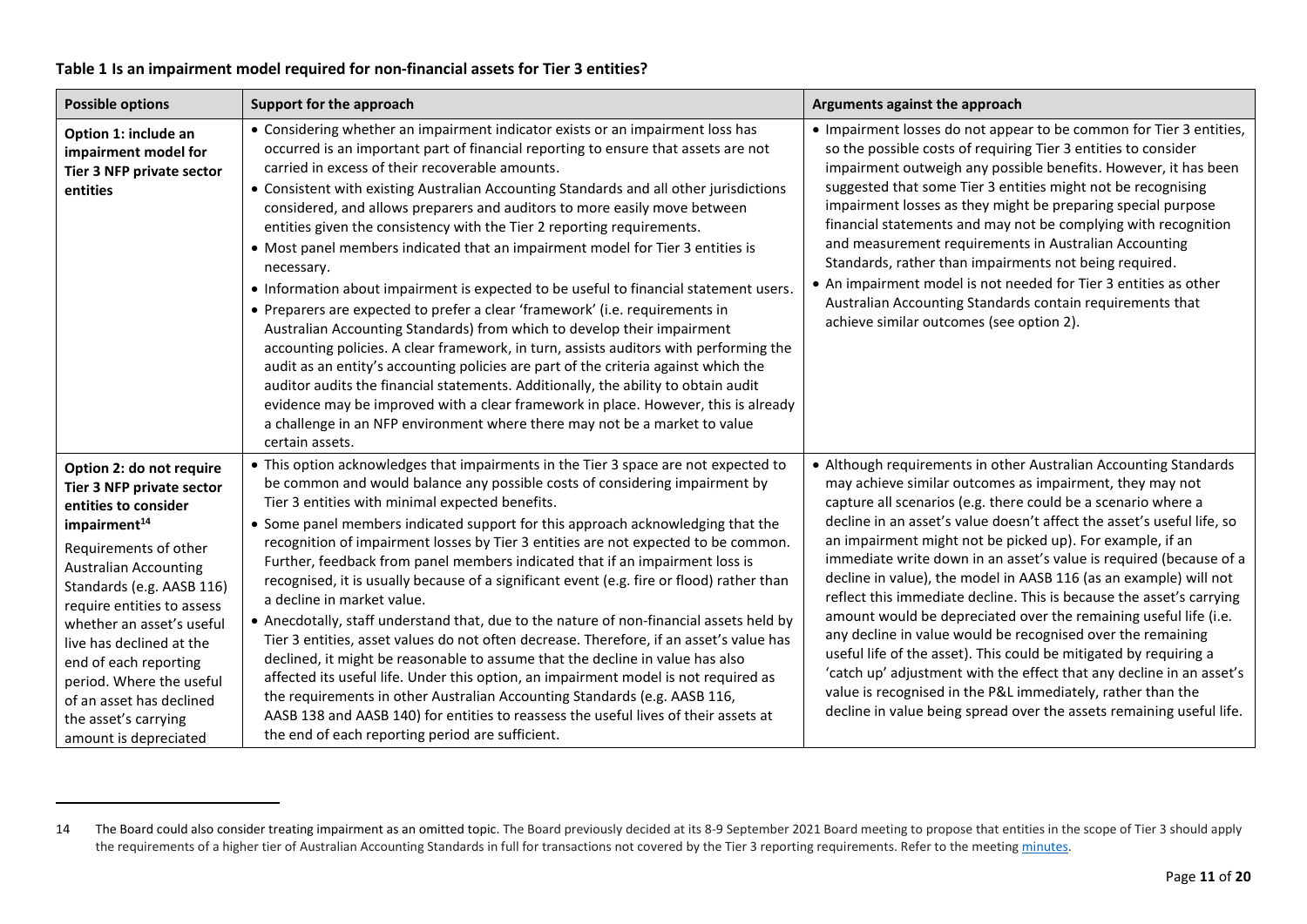| Possible options                                                                                                                                                                                  | Support for the approach                                                                                                                                                                                                                                                                                                                                                                                                                                      | Arguments against the approach                                                                                                                                                                                                                                                                                                                                                                                                                                                                                                                                                                                                                                                                                                                                                                                                                                                                                                                                                                                                                                                                                                                      |
|---------------------------------------------------------------------------------------------------------------------------------------------------------------------------------------------------|---------------------------------------------------------------------------------------------------------------------------------------------------------------------------------------------------------------------------------------------------------------------------------------------------------------------------------------------------------------------------------------------------------------------------------------------------------------|-----------------------------------------------------------------------------------------------------------------------------------------------------------------------------------------------------------------------------------------------------------------------------------------------------------------------------------------------------------------------------------------------------------------------------------------------------------------------------------------------------------------------------------------------------------------------------------------------------------------------------------------------------------------------------------------------------------------------------------------------------------------------------------------------------------------------------------------------------------------------------------------------------------------------------------------------------------------------------------------------------------------------------------------------------------------------------------------------------------------------------------------------------|
| over the remaining<br>(shorter) useful life.<br>Where the decline in an<br>asset's useful life also<br>affects its value these<br>requirements may achieve<br>a similar outcome to<br>impairment. | For example, if a fire destroys a building, the event (the fire) would affect the useful<br>life of the building, so the 'decline in value' would be picked up at the end of the<br>reporting period, and the building would be derecognised.<br>Whilst the 'decline in value' might be described in the financial statements as<br>something other than an impairment expense, the outcome is that the statement of<br>financial position is not overstated. | • Non-recognition of the impairment may represent a loss of<br>important information for users (and additional disclosures maybe<br>need to offset this).<br>• Will impact the comparability of financial statements against<br>entities in other reporting tiers and possibly create consolidation<br>issues, as this requirement would apply only to entities applying<br>Tier 3 reporting requirements.<br>• No other jurisdiction adopts this approach.<br>• Some legislative (and other) financial reporting requirements<br>require an entity's financial statements to provide a true and fair<br>view of an entity's financial performance or position or present<br>fairly an entity's financial position and performance. If an entity is<br>not required to assess whether non-financial assets are impaired,<br>staff consider there might be some challenges for preparers when<br>preparing the financial statements and auditors when opining on<br>whether the financial statements present fairly, for example, if an<br>entity is not required to consider whether their non-financial<br>assets are carried at too high a value. |

## *Evaluation of options against the Tier 3 principles – Is an impairment model required for non-financial assets for Tier 3 entities?*

40 With reference to the flowchart in Agenda Paper 4.1 (Appendix A) for this meeting and the analysis in Table 1 above, staff also analysed each of the proposed options against the tentative Tier 3 principles previously agreed to by Board members. Staff consider that the proposed options are broadly equally aligned with the Tier 3 principles, except for those listed below:

<span id="page-11-1"></span><span id="page-11-0"></span>

| Principle                                                                                                                                                                                                                                                                                                                                                                                                | <b>Discussion</b>                                                                                                                                                                                                                                                                                                                                                                                                                                                                     |
|----------------------------------------------------------------------------------------------------------------------------------------------------------------------------------------------------------------------------------------------------------------------------------------------------------------------------------------------------------------------------------------------------------|---------------------------------------------------------------------------------------------------------------------------------------------------------------------------------------------------------------------------------------------------------------------------------------------------------------------------------------------------------------------------------------------------------------------------------------------------------------------------------------|
| Tier 3 financial statements are general purpose financial statements. As such,<br>Tier 3 financial statements provide useful financial information to users of the<br>financial statements                                                                                                                                                                                                               | Not requiring Tier 3 entities to consider impairment will not provide relevant and<br>reliable information, and assets may be overstated. As such, the usefulness and<br>relevance of the information provided in the financial statements would suffer.                                                                                                                                                                                                                              |
| Consistency with the accounting principles specified by Tier 2: Australian<br>Accounting Standards - Simplified Disclosures is desirable but might not always<br>be warranted, since Tier 3 requirements are being developed as a proportionate<br>response to the costs incurred by certain entities whilst still meeting the needs<br>of users of the financial statements for this cohort of entities | While Option 2 does not align with Tier 2 accounting principles as there is no<br>requirement to recognise any impairment, staff think departure may be justified<br>having regard to less well-resourced Tier 3 entities that may have difficulties<br>considering impairment. Also, it does not appear to be common for Tier 3 entities to<br>incur impairment losses, so the possible costs of requiring Tier 3 entities to consider<br>impairment outweigh any possible benefits. |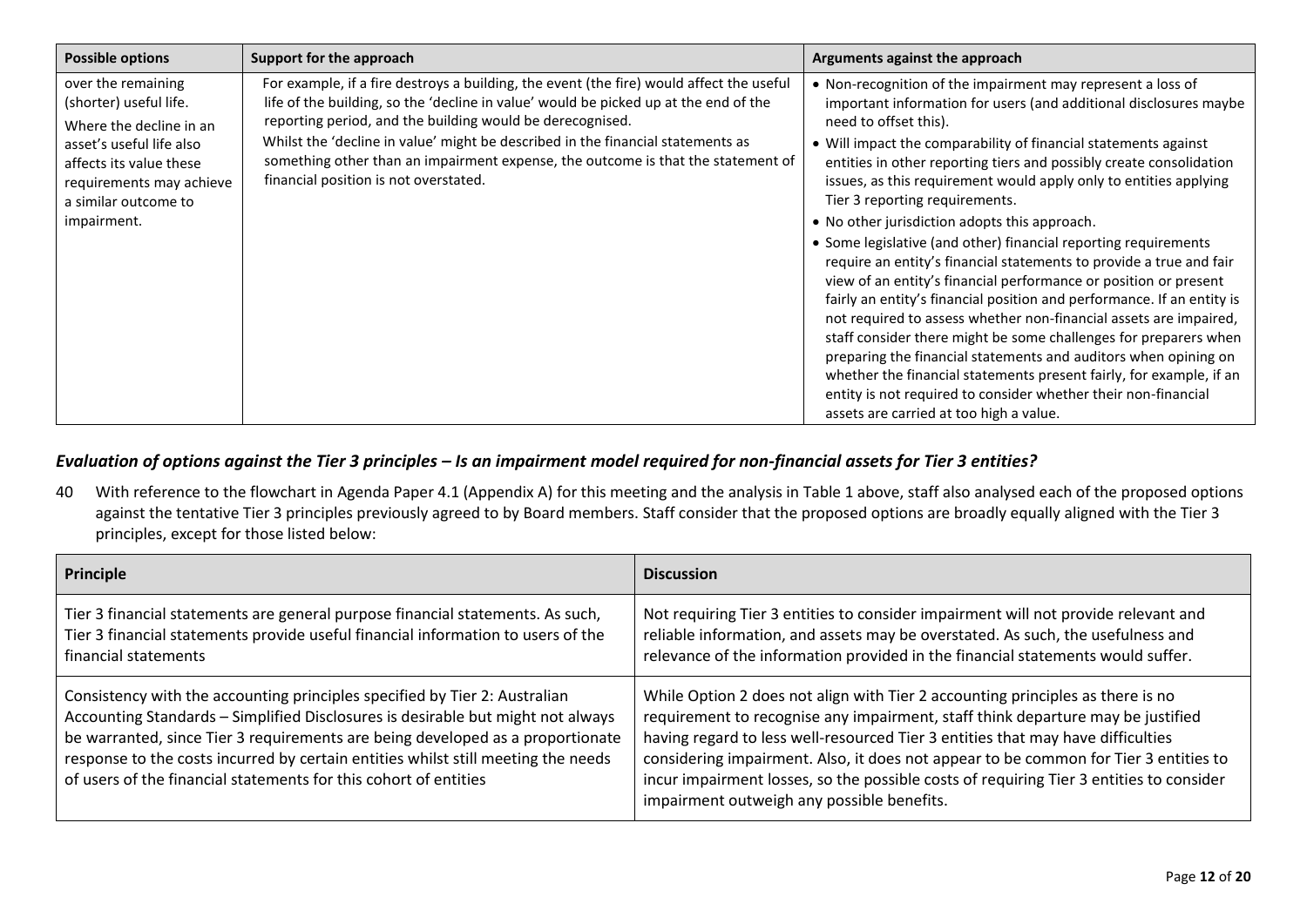## <span id="page-12-0"></span>*Staff recommendation*

- <span id="page-12-1"></span>41 On balance, staff recommend an impairment model for non-financial assets for Tier 3 entities (Option 1). Although impairment does not appear to be common for Tier 3 entities, staff do not consider there are significant or compelling reasons to warrant not requiring Tier 3 entities to consider impairment of non-financial assets. In forming this view, staff considered:
	- (a) that impairment is an important consideration in financial reporting given the requirements of almost all the other jurisdictions reviewed when preparing this paper consider impairment of non-financial assets. Considering impairment of non-financial assets also ensures that the value of any assets held by an entity are faithfully represented within the balance sheet and provide relevant information to financial statement users; and
	- (b) feedback from most panel members that supported requiring Tier 3 entities to consider impairment of non-financial assets. This approach also maintains consistency with existing Tier 1 and Tier 2 accounting requirements.

## **Question to Board members:**

Q2 Do Board members support, for the purpose of the DP, the staff recommendation in paragraph [41](#page-12-1) that Tier 3 accounting requirements should include an impairment model?

If not, what approach do Board members support?

- 42 Subject to Board members supporting the staff recommendation in paragraph [41](#page-12-1) that Tier 3 reporting requirements should include an impairment model for non-financial assets, staff considered the following possible options:
	- (a) Scope [which non-financial assets should be subject to impairment testing?](#page-13-0) [\(Table 1a\)](#page-13-0);
	- (b) Timing [when should in-scope non-financial assets be assessed/tested for impairment?](#page-14-0) [\(Table 1b\)](#page-14-0); and
	- (c) Methodology [how should the recoverable amount be determined for in-scope non](#page-16-0)[financial assets?](#page-16-0) [\(Table 1c\)](#page-16-0).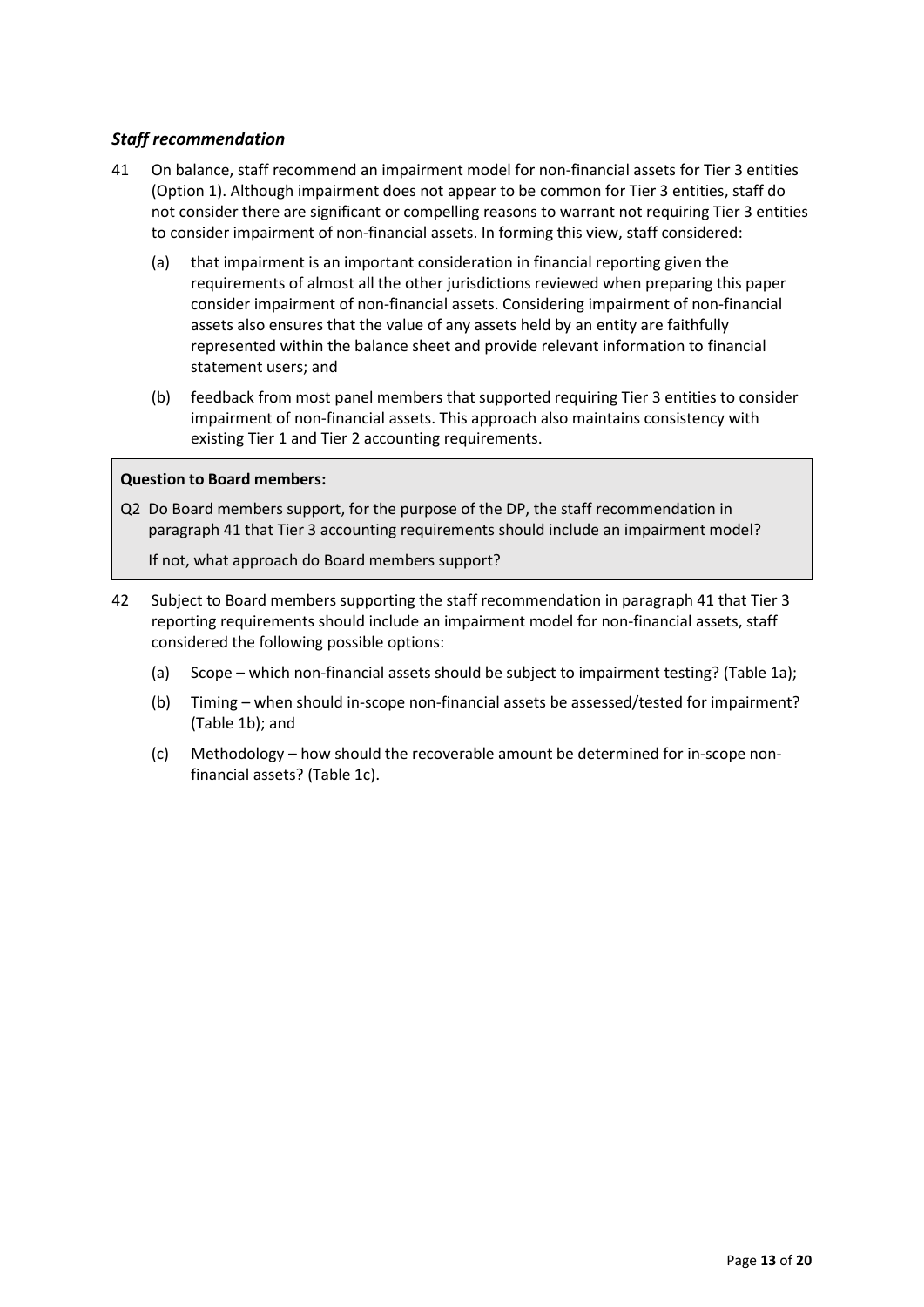| Table 1a | Scope – which non-financial assets should be subject to impairment testing? |
|----------|-----------------------------------------------------------------------------|
|----------|-----------------------------------------------------------------------------|

<span id="page-13-0"></span>

| <b>Possible options</b>                                                                                                                                                        | Support for the approach                                                                                                                                                                                                                                                                                                                                                                                                                                                                                                                                                                                                                                                                                                                                                                                                                                                                                                                                   | Arguments against the approach                                                                                                                                                                                                                                                                                                                                                                                                                                                                                                                                                                                                                                                                                                                                                              |
|--------------------------------------------------------------------------------------------------------------------------------------------------------------------------------|------------------------------------------------------------------------------------------------------------------------------------------------------------------------------------------------------------------------------------------------------------------------------------------------------------------------------------------------------------------------------------------------------------------------------------------------------------------------------------------------------------------------------------------------------------------------------------------------------------------------------------------------------------------------------------------------------------------------------------------------------------------------------------------------------------------------------------------------------------------------------------------------------------------------------------------------------------|---------------------------------------------------------------------------------------------------------------------------------------------------------------------------------------------------------------------------------------------------------------------------------------------------------------------------------------------------------------------------------------------------------------------------------------------------------------------------------------------------------------------------------------------------------------------------------------------------------------------------------------------------------------------------------------------------------------------------------------------------------------------------------------------|
| <b>Option S1:</b><br>All non-financial assets<br>should be subject to<br>impairment testing<br>(i.e. those<br>subsequently carried<br>at cost, deemed cost<br>and fair value). | • From the sample of financial statements reviewed, the recognition of<br>impairment losses by Tier 3 entities does not appear to be common. Further,<br>feedback from panel members indicated that if an impairment loss is<br>recognised, it is usually because of a significant event (e.g. fire or flood) rather<br>than a decline in market value. Therefore, any incremental cost savings from<br>adopting an alternative approach to this option are likely to be minimal.<br>• Having one impairment model that applies consistently to all Tier 3 entity assets<br>is likely to be helpful to users as their impairment considerations would be<br>consistent across all non-financial assets the entity holds.<br>• Consistent with existing Australian Accounting Standards and other jurisdictions<br>(except for Singapore CAS, which does not require property, plant and<br>equipment, or intangible assets to be assessed for impairment). | • Assets carried at fair value are less likely to be impaired given they are<br>regularly fair valued. Therefore, requiring assets carried at cost/deemed<br>cost to be assessed for impairment focuses resources on non-financial<br>assets that are less likely to be impaired. Staff noted that Tier 3 entities<br>are unlikely to measure property, plant and equipment using the<br>revaluation model. <sup>15</sup><br>• Adopting this approach would disadvantage Tier 3 entities that are not<br>currently required to assess certain non-financial assets for impairment<br>(i.e. AASB 136 does not require NFP entity assets held for continuing<br>use of their service capacity and that are regularly revalued to fair value<br>to be assessed for impairment).                |
| <b>Option S2:</b><br>Only non-financial<br>assets subsequently<br>carried at cost or<br>deemed cost should<br>be subject to<br>impairment testing.                             | • Any decrease in the value of an asset carried at fair value would already be<br>reflected in the financial statements, even though it is not necessarily disclosed<br>as an impairment loss.<br>• Reduces effort and concentrates resources on the non-financial assets that are<br>more likely to be impaired (i.e. assets that are not regularly revalued to fair<br>value) and that could misstate the statement of financial position because they<br>are held at historical cost, which might exceed the current recoverable amount.<br>• Extends the principal in AASB 136, whereby NFP entity assets held for continuing<br>use of their service capacity and that are regularly revalued to fair value are not<br>required to be assessed for impairment to other non-financial assets that are<br>also regularly revalued to fair value.                                                                                                        | • Incremental cost savings are likely to be limited, based on observations<br>from the sample of financial statements reviewed by staff that most<br>non-financial assets were carried at cost.<br>• Most material non-financial assets carried at cost were items such as<br>property, plant and equipment that are likely to have appreciated in<br>value since their acquisition; therefore, impairment losses are unlikely<br>unless a significant event occurs (e.g. fire or flood).<br>• Will impact the comparability of financial statements against entities in<br>other reporting tiers and possibly create consolidation issues, as this<br>requirement would apply only to entities applying Tier 3 reporting<br>requirements.<br>• No other jurisdiction adopts this approach. |
| <b>Option S3:</b><br>Only non-current non-<br>financial assets should<br>be subject to<br>impairment testing.                                                                  | • Current assets are expected to be recovered/consumed within 12 months.<br>Therefore, there is a lower risk of impairment.<br>• Reduces effort and concentrates resources on the non-financial assets that are<br>more likely to be impaired (i.e. assets that will be held for more than 12<br>months).                                                                                                                                                                                                                                                                                                                                                                                                                                                                                                                                                                                                                                                  | • Would introduce different accounting requirements for current and<br>non-current non-financial assets. Having one impairment model that<br>applies consistently to all Tier 3 assets might be helpful for users as<br>their impairment considerations could be consistent across all non-<br>financial assets an entity holds.<br>• Inconsistent with existing Australian Accounting Standards and other<br>jurisdictions.                                                                                                                                                                                                                                                                                                                                                                |

<sup>15</sup> Some of the reasons could be that: i) the cost model may be more cost-effective and simpler than the revaluation model; and ii) the property, plant and equipment of these entities generally consist of motor vehicles or office equipment rather than land and/or buildings, where using the cost model would more appropriate when measuring these types of assets.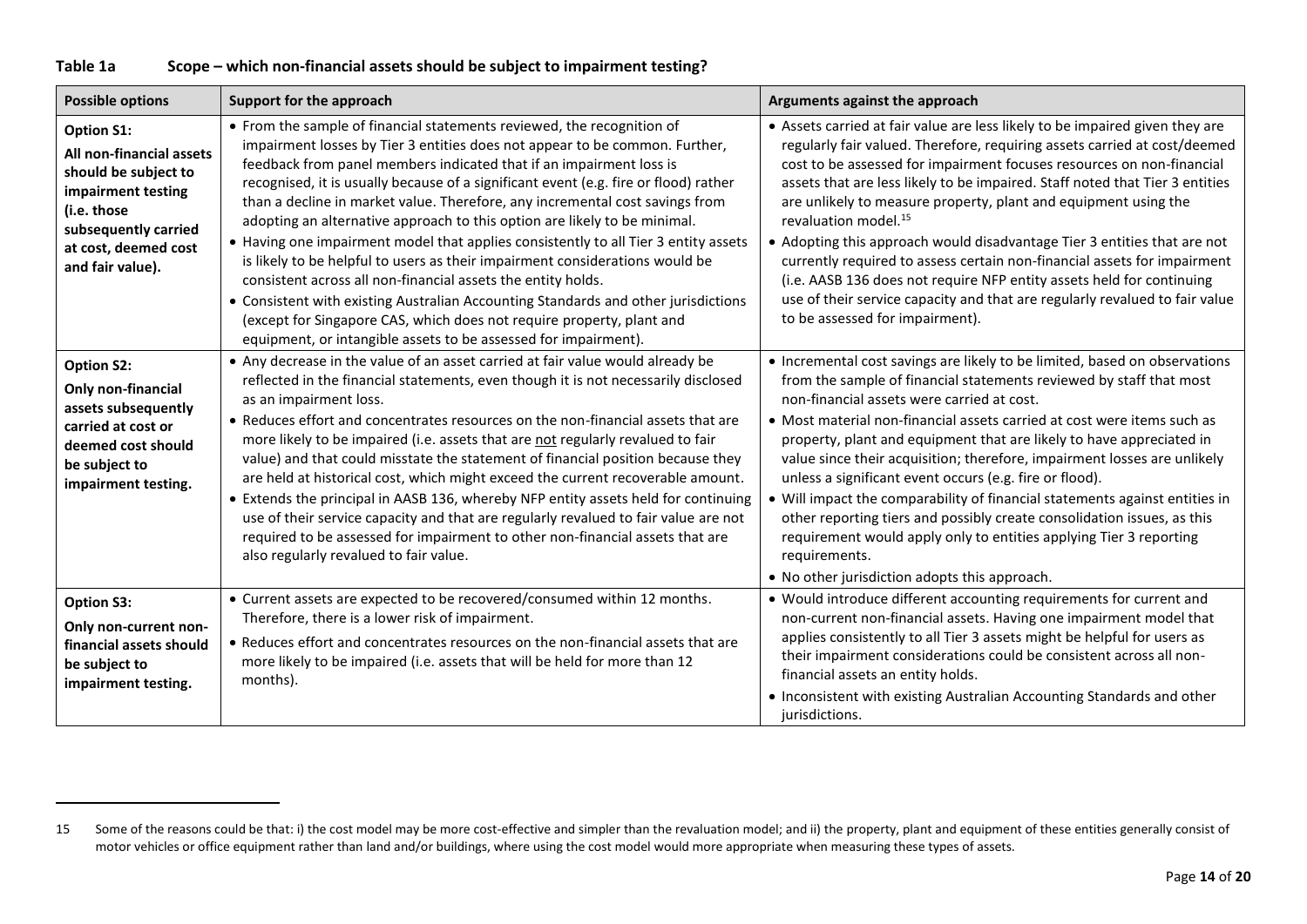# **Table 1b Timing – when should in-scope non-financial assets be assessed/tested for impairment?**

<span id="page-14-0"></span>

| <b>Possible options</b>                                                                                                                                                                                                                                                                                                                                                                                                                             | Support for the approach                                                                                                                                                                                                                                                                                                                                                                                                                                                                                                                                                                                                                                                                                                                                                                                                                                                                                                                                                                                                  | Arguments against the approach                                                                                                                                                                                                                                                                                                                                                                                                                                                                                                                                                                                                                                                                                                               |
|-----------------------------------------------------------------------------------------------------------------------------------------------------------------------------------------------------------------------------------------------------------------------------------------------------------------------------------------------------------------------------------------------------------------------------------------------------|---------------------------------------------------------------------------------------------------------------------------------------------------------------------------------------------------------------------------------------------------------------------------------------------------------------------------------------------------------------------------------------------------------------------------------------------------------------------------------------------------------------------------------------------------------------------------------------------------------------------------------------------------------------------------------------------------------------------------------------------------------------------------------------------------------------------------------------------------------------------------------------------------------------------------------------------------------------------------------------------------------------------------|----------------------------------------------------------------------------------------------------------------------------------------------------------------------------------------------------------------------------------------------------------------------------------------------------------------------------------------------------------------------------------------------------------------------------------------------------------------------------------------------------------------------------------------------------------------------------------------------------------------------------------------------------------------------------------------------------------------------------------------------|
| <b>Option T1:</b><br>All in-scope assets should be assessed for<br>impairment indicators annually, then, if an<br>impairment indicator exists, perform an<br>impairment test and determine the assets'<br>recoverable amount.                                                                                                                                                                                                                       | • Consistent with existing Australian Accounting Standards<br>and other jurisdictions.<br>• From the sample of financial statements reviewed, the<br>recognition of impairment losses by Tier 3 entities does not<br>appear to be common. Therefore, any incremental costs<br>savings from adopting an alternative approach to this<br>option are likely to be minimal.<br>• Preparers are expected to prefer a clear 'framework' (i.e.<br>requirements in Australian Accounting Standards) from<br>which to develop their impairment accounting policies. A<br>clear framework, in turn, assists auditors with performing<br>the audit as an entity's accounting policies are part of the<br>criteria against which the auditor audits the financial<br>statements. Additionally, the ability to obtain audit<br>evidence may be improved with a clear framework in place.<br>However, it is noted that this is already a challenge in an<br>NFP environment where there may not be a market to<br>value certain assets. | • Impairment losses do not appear to be common for Tier 3 entities, so<br>the possible costs of requiring Tier 3 entities to consider impairment<br>indications each year outweigh any possible benefits.                                                                                                                                                                                                                                                                                                                                                                                                                                                                                                                                    |
| <b>Option T2:</b><br>Assess all in-scope assets for impairment<br>indicators periodically (e.g. every X years<br>or on the occurrence of a significant event<br>or when they are affected by physical<br>damage or technological obsolescence).<br>The Standard would provide examples of<br>what significant events might be. If an<br>impairment indicator exists, perform an<br>impairment test and determine the assets'<br>recoverable amount. | • From the sample of financial statements reviewed, the<br>recognition of impairment losses by Tier 3 entities does not<br>appear to be common, therefore:<br>o considering impairment indicators less frequently may<br>not result in a material overstatement of non-financial<br>assets; and<br>o asset values do not appear to change significantly from<br>year to year; therefore, requiring a less frequent<br>assessment of impairment indicators reduces the effort<br>for preparers.                                                                                                                                                                                                                                                                                                                                                                                                                                                                                                                            | • Inconsistent with existing Australian Accounting Standards and other<br>jurisdictions. However, this approach is similar to the revaluation<br>approach in AASB 116, which notes that revaluations of assets might not<br>be required annually if there are only insignificant changes in value.<br>• Where this is the case, it may be necessary to revalue the item only<br>every three to five years.<br>• Assessing whether or not an impairment indicator exists is not expected<br>to be onerous; therefore, incremental cost savings are likely to be<br>minimal.<br>• There is a risk that an impairment loss may not be recognised if an entity<br>is not required to consider the presence of impairment indicators<br>annually. |
| <b>Option T3:</b><br>Do not include a requirement for when in-<br>scope assets should be assessed for<br>impairment.                                                                                                                                                                                                                                                                                                                                | • As outlined above for option T2.<br>• However, option T3 would provide Tier 3 entities with<br>more flexibility as considering impairment indicators would<br>only be required when determined necessary by the entity.<br>This further reduces the burden on Tier 3 entities.                                                                                                                                                                                                                                                                                                                                                                                                                                                                                                                                                                                                                                                                                                                                          | • As outlined for option T2.<br>. No other jurisdictions adopt this approach, except for the NZ Tier 3<br>Standard, which is drafted in a much more simplistic and prescriptive<br>manner (and does not provide explicit guidance about calculating the<br>recoverable amount of affected assets).<br>• There would be no bright lines for when impairment indicators should<br>be assessed. Instead, this option applies the principle that in-scope<br>assets should not be carried in excess of their recoverable amounts, so                                                                                                                                                                                                             |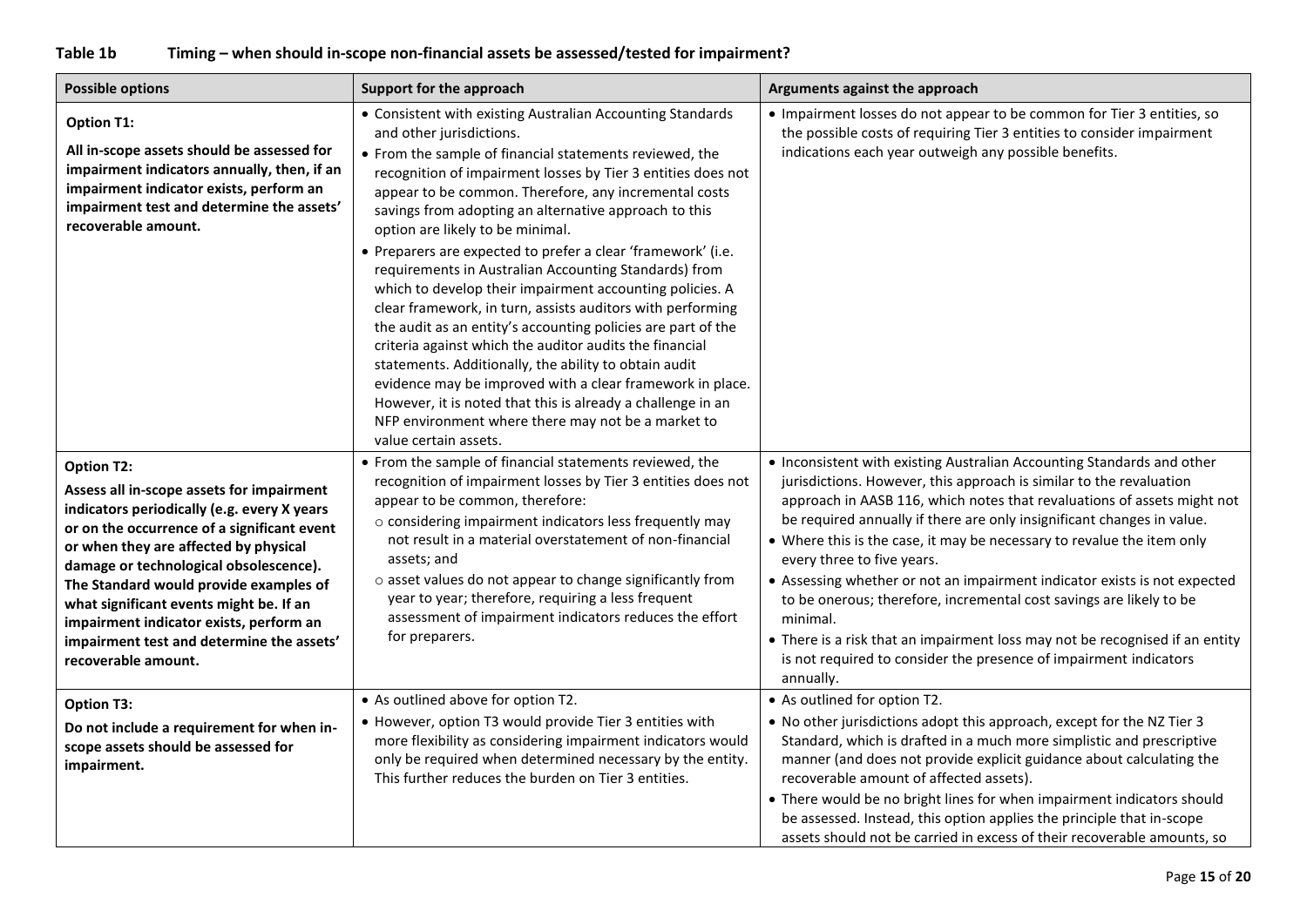| <b>Possible options</b> | Support for the approach | Arguments against the approach                                                                                                                                                                                                                                                                                                                                                                                                                                                                                                                                                                                                                                                                                                                                                                                                                                 |
|-------------------------|--------------------------|----------------------------------------------------------------------------------------------------------------------------------------------------------------------------------------------------------------------------------------------------------------------------------------------------------------------------------------------------------------------------------------------------------------------------------------------------------------------------------------------------------------------------------------------------------------------------------------------------------------------------------------------------------------------------------------------------------------------------------------------------------------------------------------------------------------------------------------------------------------|
|                         |                          | an entity should assess for impairment indicators as needed. Some<br>legislative (and other) financial reporting requirements require an<br>entity's financial statements to provide a true and fair view of an entity's<br>financial performance or position or present fairly an entity's financial<br>position and performance. If there are no minimum requirements for<br>how often an entity is required to assess whether non-financial assets<br>are impaired, staff consider there might be some challenges for<br>preparers when preparing the financial statements and auditors when<br>opining on whether the financial statements present fairly. For example,<br>if there is no minimum requirement regarding when or how frequently<br>an entity is required to consider whether their non-financial assets are<br>carried at too high a value. |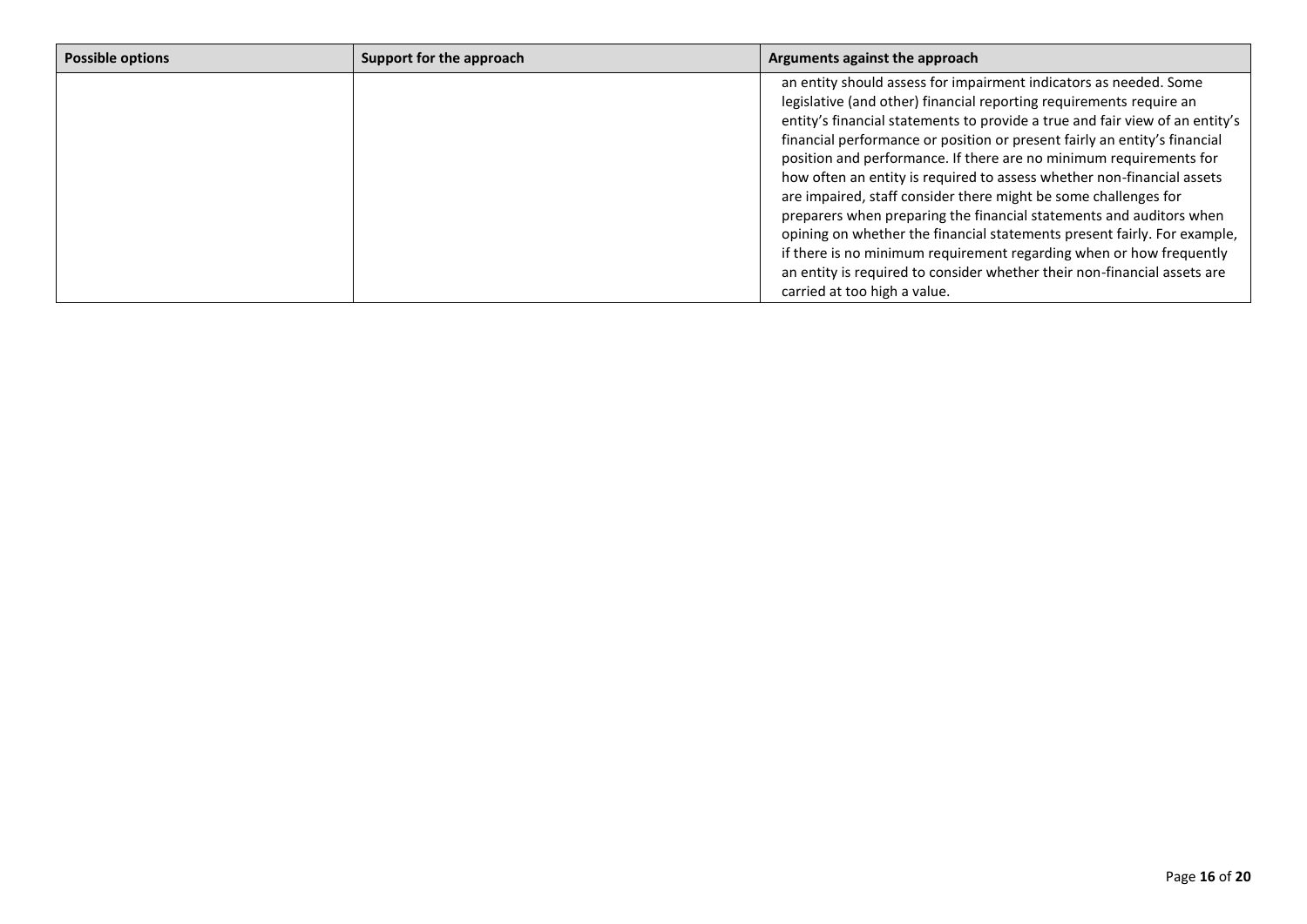# **Table 1c Methodology – how should the recoverable amount be determined for in-scope non-financial assets?**

<span id="page-16-0"></span>

| <b>Possible options</b>                                                                                                                                                                                                                                                                                                                                                                                                                                                                                                                                                             | Support for the approach                                                                                                                                                                                                                                                                                                                                                                                                                                                                                                                                                                      | Arguments against the approach                                                                                                                                                                                                                                                                                                                                                                                                                                                                                                                                                                                                                                                                                                               |
|-------------------------------------------------------------------------------------------------------------------------------------------------------------------------------------------------------------------------------------------------------------------------------------------------------------------------------------------------------------------------------------------------------------------------------------------------------------------------------------------------------------------------------------------------------------------------------------|-----------------------------------------------------------------------------------------------------------------------------------------------------------------------------------------------------------------------------------------------------------------------------------------------------------------------------------------------------------------------------------------------------------------------------------------------------------------------------------------------------------------------------------------------------------------------------------------------|----------------------------------------------------------------------------------------------------------------------------------------------------------------------------------------------------------------------------------------------------------------------------------------------------------------------------------------------------------------------------------------------------------------------------------------------------------------------------------------------------------------------------------------------------------------------------------------------------------------------------------------------------------------------------------------------------------------------------------------------|
| <b>Option M1</b><br>Adopt the approach in AASB 136 (i.e. compare<br>the assets' recoverable amount to the carrying<br>amount, where the recoverable amount is the<br>higher of fair value less costs of disposal and<br>value in use or replacement cost) and provide<br>guidance to assist entities determining whether<br>there is any impairment indicator and determines<br>the recoverable amount.<br>The guidance would be provided as a rebuttable<br>assumption.                                                                                                            | • From the sample of financial statements reviewed, the<br>recognition of impairment losses by Tier 3 entities does<br>not appear to be common. Therefore, any incremental<br>costs savings from adopting an alternative approach to<br>this option are likely to be minimal.<br>• The option adopted in AASB 136 is robust.<br>• Consistent with existing Australian Accounting Standards<br>requirements and most other jurisdictions.                                                                                                                                                      | • The approach adopted in AASB 136 can be complex to apply;<br>therefore, the possible costs of requiring Tier 3 entities to apply<br>this approach to impairment are expected to outweigh any<br>possible benefits.                                                                                                                                                                                                                                                                                                                                                                                                                                                                                                                         |
| <b>Option M2</b><br>Determine an asset's recoverable amount on an<br>alternative basis to AASB 136 (e.g. the<br>recoverable amount could be determined using<br>'replacement cost' or 'replacement cost adjusted<br>for already consumed benefits' or 'replacement<br>value'). The basis that is selected would be<br>defined in the Tier 3 Standard and have a clear<br>meaning for Tier 3 entities.<br>(Staff will bring further analysis to a future<br>meeting for Board considerations on the<br>alternative basis if the Board decides to adopt<br>this approach for the DP.) | • Determining fair value less costs of disposal or value in<br>use can be complex; therefore, an alternative approach<br>could reduce effort and concentrate resources on other<br>areas of Tier 3 accounting.<br>• This option is similar in principle to some other<br>jurisdictions (i.e., prescribing the basis on which the<br>recoverable amount should be determined).<br>• Staff noted that Canad ASNPO permits entities to choose<br>between fair value or replacement value; replacement<br>value is "the amount that would be needed currently to<br>acquire an equivalent asset." | • Inconsistent with Tier 1 and Tier 2 NFP entities.<br>• The Board tentatively decided that an entity that chooses to<br>carry property, plant and equipment or investment properties at<br>fair value must use AASB 13 Fair Value Measurement rather than<br>allow entities to use another measurement basis due to possible<br>assurance implications and to ensure faithful representation and<br>a robust, fair value amount as discussed at the February 2022<br>Board meeting (refer to Action Alert 212). Introducing an<br>alternative measurement basis for determining an asset's<br>recoverable amount could be perceived as inconsistent with this<br>approach.<br>• Inconsistent with existing Australian Accounting Standards. |
| <b>Option M3</b><br>Do not specify how to determine the recoverable<br>amount of in-scope assets.                                                                                                                                                                                                                                                                                                                                                                                                                                                                                   | • Allowing Tier 3 entities the flexibility to determine the<br>recoverable amount of an asset using a methodology that<br>they consider the most relevant will reduce the burden<br>for entities.<br>• The NZ Tier 3 Standard adopts this approach.                                                                                                                                                                                                                                                                                                                                           | • Allowing entities too much flexibility in determining the<br>recoverable amount of an asset might reduce consistency and<br>comparability.<br>• Inconsistent with existing Australian Accounting Standards and<br>most other jurisdictions.                                                                                                                                                                                                                                                                                                                                                                                                                                                                                                |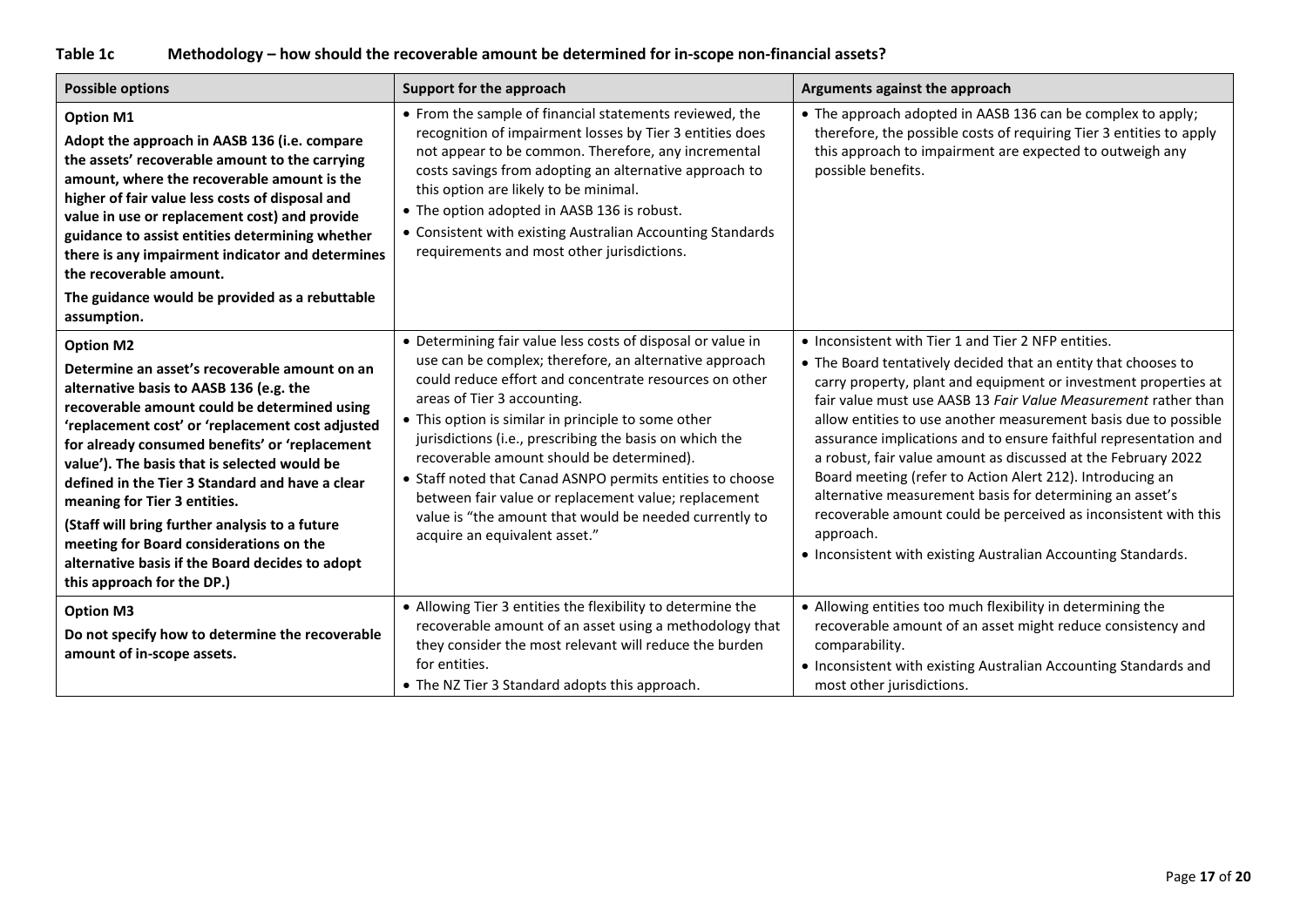# <span id="page-17-0"></span>*Evaluation of options against the Tier 3 principles – scope, timing and methodology of an impairment model*

<span id="page-17-1"></span>43 With reference to the flowchart in Agenda Paper 4.1 (Appendix A) for this meeting and the analysis in Tables 1a – c above, staff also analysed each of the proposed options against the tentative Tier 3 principles previously agreed to by Board members. Staff consider that the proposed options are broadly equally aligned with the Tier 3 principles, except for those listed below:

| <b>Principle</b>                                                                                                                                                                                                                                                                                                                                                                                                                    | <b>Discussion</b>                                                                                                                                                                                                                                                                                                                                                                                                                                                                                                                                                                                                                                                                                                    |
|-------------------------------------------------------------------------------------------------------------------------------------------------------------------------------------------------------------------------------------------------------------------------------------------------------------------------------------------------------------------------------------------------------------------------------------|----------------------------------------------------------------------------------------------------------------------------------------------------------------------------------------------------------------------------------------------------------------------------------------------------------------------------------------------------------------------------------------------------------------------------------------------------------------------------------------------------------------------------------------------------------------------------------------------------------------------------------------------------------------------------------------------------------------------|
| Tier 3 financial statements are general<br>purpose financial statements. As such,<br>Tier 3 financial statements provide<br>useful financial information to users of<br>the financial statements                                                                                                                                                                                                                                    | Staff suggest that some of the options identified in<br>the tables above may not provide useful<br>information to the users of financial statements.<br>Where this is the case, staff have noted this as an<br>argument against the relevant option.                                                                                                                                                                                                                                                                                                                                                                                                                                                                 |
| Consistency with the accounting<br>principles specified by Tier 2: Australian<br><b>Accounting Standards - Simplified</b><br>Disclosures is desirable, but might not<br>always be warranted, since Tier 3<br>requirements are being developed as a<br>proportionate response to the costs<br>incurred by certain entities whilst still<br>meeting the needs of users of the<br>financial statements for this cohort of<br>entities. | Staff note that many of the options identified in<br>the tables above are not consistent with Tier 2<br>requirements.<br>However, staff suggest that the departure from<br>Tier 2 requirements may be justified having regard<br>to the complexities associated with applying Tier 2<br>impairment requirements and the burden this<br>could impose on less well resourced Tier 3 entities.<br>Although from the sample of financial statements<br>review, the recognition of impairment losses by<br>Tier 3 entities are not common, staff consider that<br>requiring Tier 3 entities to apply Tier 2<br>requirements may impose disproportionate costs<br>on preparers compared to benefits of the<br>information. |

## <span id="page-17-2"></span>*Staff recommendations*

- <span id="page-17-3"></span>44 On balance, subject to Board members supporting the staff recommendation in paragraph [41](#page-12-1) that an impairment model is necessary for non-financial assets, staff recommend the following approach for:
	- (a) **Scope** assessment for impairment is only required for those non-financial assets subsequently carried at cost or deemed cost should be assessed for impairment (Option S2);
	- (b) **Timing** do not include a requirement for when in-scope assets should be assessed for impairment (Option T3); and
	- (c) **Methodology**  adopt the approach in AASB 136 (i.e. compare the assets' recoverable amount to the carrying amount, where the recoverable amount is the higher of fair value less costs of disposal and value in use or replacement cost) and provide guidance to assist entities determines whether there is any impairment indicator and determines the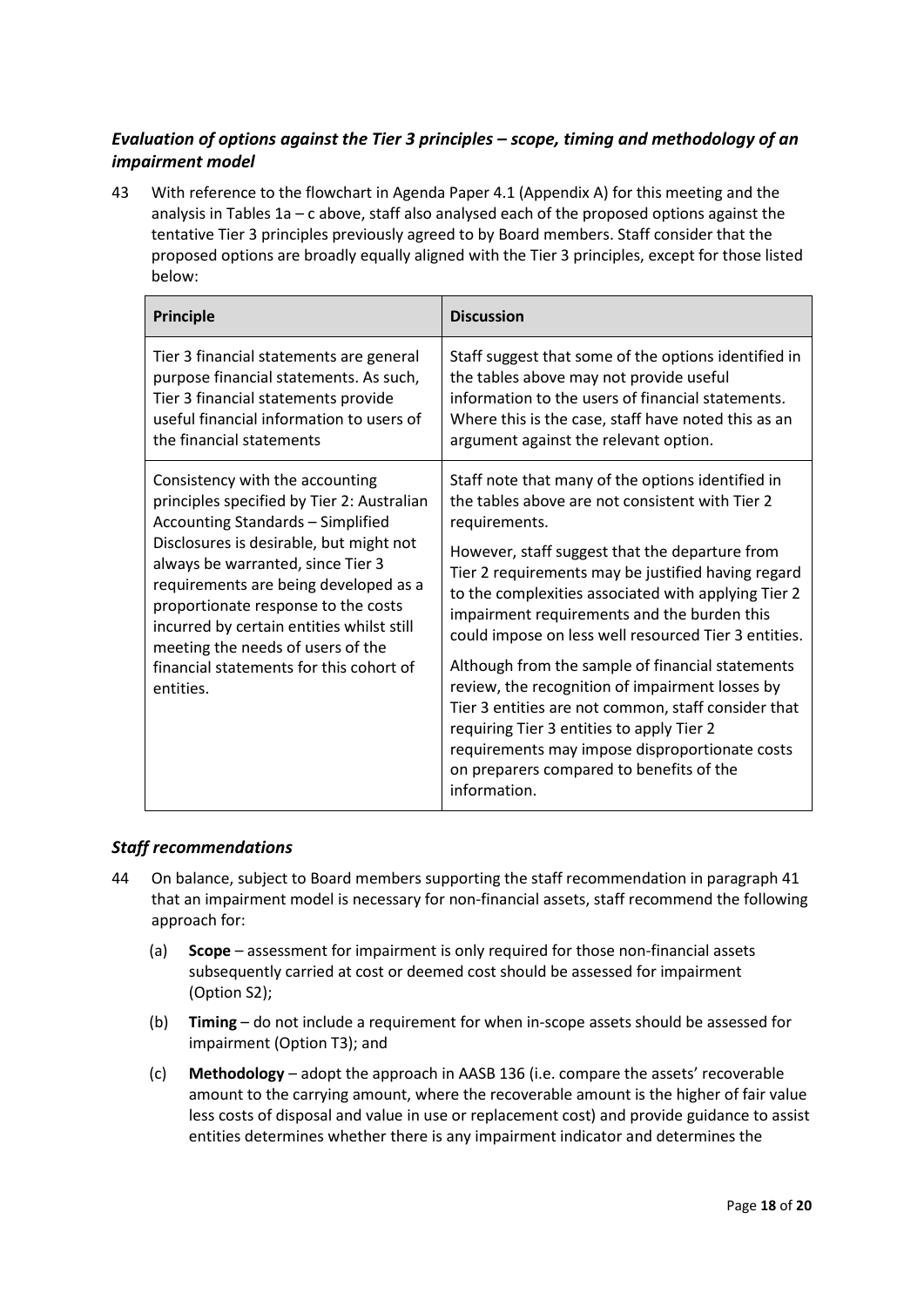recoverable amount. The guidance would be provided as a rebuttable assumption (Option M1)**.**

- 45 Staff note that the Board has previously contemplated that a Tier 3 entity should be able to prepare Tier 1 or Tier 2 general purpose financial statements if it elects to do so. Consequently, any Tier 3 subsidiary entities needing to consolidate may prepare such financial statements instead.<sup>16</sup>
- <span id="page-18-0"></span>46 Staff consider that providing Tier 3 entities with too much flexibility regarding impairment testing could lower the quality of the resulting financial statements if the impairment model is not sufficiently robust. Staff suggest that the possible requirements outlined in paragrap[h 44](#page-17-3) appropriately balance the needs of Tier 3 preparers users of their financial statements and will result in consistent and comparable Tier 3 financial statements.

#### **Question to Board members:**

- Q3 Subject to Board member support that an impairment model is required for Tier 3 entities, do Board members support, for the purposes of the DP, the staff recommendation in paragraph [44](#page-17-3) that an impairment model is required for Tier 3 entities with the following approach:
	- (a) **Scope** assessment for impairment is only required for those non-financial assets subsequently carried at cost or deemed cost should be assessed for impairment (Option S2);
	- (b) **Timing** do not include a requirement for when in-scope assets should be assessed for impairment (Option T3); and
	- (c) **Methodology** adopt the approach in AASB 136 (i.e. compare the assets' recoverable amount to the carrying amount, where the recoverable amount is the higher of fair value less costs of disposal and value in use or replacement cost) and provide guidance to assist entities determines whether there is any impairment indicator and determines the recoverable amount. The guidance would be provided as a rebuttable assumption (Option M1).

If not, what approach do Board members support?

### <span id="page-18-1"></span>*Other matters to consider*

<span id="page-18-2"></span>47 Staff suggest it may be relevant for the Board to develop high-level views on related matters, including accounting for assets that do not generate cash flows independently and whether to allow reversing of previously recognised impairment losses.

#### **Assets that do not generate cash flows independently**

48 Although it might not be common, a group of assets might support the generation of cash flows when used together. For this reason, the ability for Tier 3 entities to group assets together into CGU is important.

<sup>16</sup> At its 8-9 September 2021 meeting, the Board decided to seek feedback as part of the discussion paper whether to allow an entity preparing Tier 3 financial statements to opt-up to the accounting policies permitted under Tier 1 or Tier 2 reporting requirements for the topics covered by Tier 3 requirements. The Board decided not to form a preliminary view in this regard for the purposes of the discussion paper.